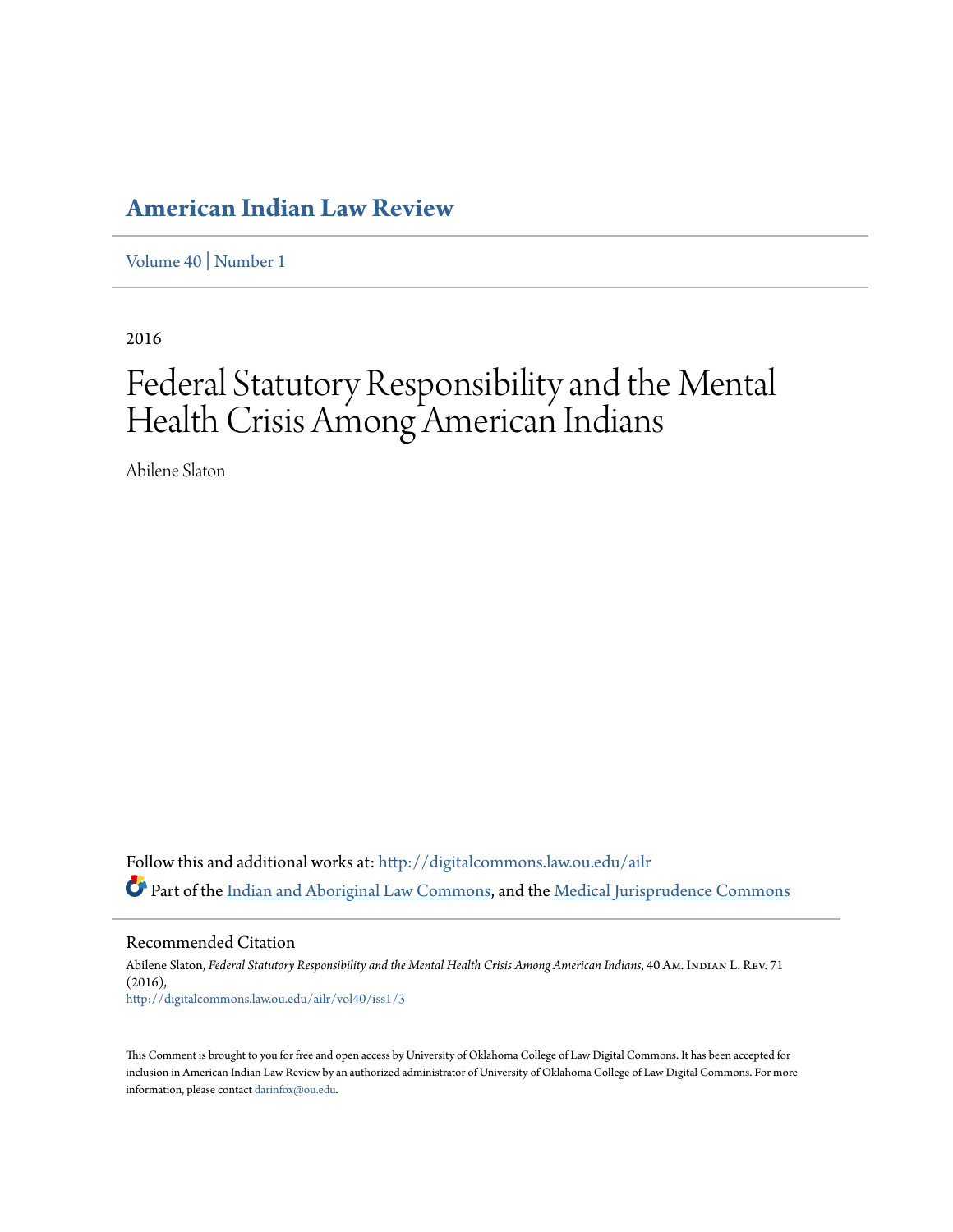### **COMMENTS**

## **FEDERAL STATUTORY RESPONSIBILITY AND THE MENTAL HEALTH CRISIS AMONG AMERICAN INDIANS**

*Abilene Slaton[\\*](#page-1-0)*

#### <span id="page-1-8"></span>*I. Introduction*

Suicides are occurring at an alarming rate among Indian populations. For example, years ago, on a reservation in North Dakota, a young American Indian girl suffered the loss by suicide of both her father and her sister.<sup>[1](#page-1-1)</sup> Soon after, she fell into a severe depression.<sup>[2](#page-1-2)</sup> For the next ninety days she lay in her bed in the fetal position, while no one seemed to worry.<sup>[3](#page-1-3)</sup> Her school did not even call to check on her when she was absent for all that time.<sup>[4](#page-1-4)</sup> After those ninety days passed, she left her bed, and immediately hung herself.<sup>[5](#page-1-5)</sup> This young girl "died of suicide because mental-health treatment [was not] available on that reservation."[6](#page-1-6) Unfortunately, severe mental illness is a daily struggle for many, despite the many statutes in place to protect and serve the American Indian community, and the way the United States deals with mental health care can cause major issues for citizens. Some of these include high cost, inadequate access to care, and the stigma mental illness can carry with it.<sup>[7](#page-1-7)</sup> These issues, and the incidence of

<span id="page-1-9"></span> <sup>\*</sup> Third-year student, University of Oklahoma College of Law.

<span id="page-1-2"></span><span id="page-1-1"></span><span id="page-1-0"></span> <sup>1.</sup> Sari Horwitz, *The Hard Lives — and High Suicide Rate — of Native American Children on Reservations*, WASH. POST (Mar. 9, 2014), http://www.washingtonpost.com/ world/national-security/the-hard-lives--and-high-suicide-rate--of-native-american-children/ 2014/03/09/6e0ad9b2-9f03-11e3-b8d8-94577ff66b28\_story.html.

 <sup>2.</sup> *Id.*

 <sup>3.</sup> *Id.*

 <sup>4.</sup> *Id.*

 <sup>5.</sup> *Id.*

 <sup>6.</sup> Horwitz, *supra* note 1.

<span id="page-1-7"></span><span id="page-1-6"></span><span id="page-1-5"></span><span id="page-1-4"></span><span id="page-1-3"></span> <sup>7.</sup> OFFICE OF INSPECTOR GEN., DEP'T OF HEALTH & HUMAN SERV., ACCESS TO MENTAL HEALTH SERVICES AT INDIAN HEALTH SERVICE AND TRIBAL FACILITIES 18-19 (No. OEI-09- 08-00580, 2011), http://oig.hhs.gov/oei/reports/oei-09-08-00580.pdf [hereinafter ACCESS TO MENTAL HEALTH SERVICES]*;* OFFICE OF THE GEN. COUNSEL, U.S. COMM'N ON CIVIL RIGHTS, NATIVE AMERICAN HEALTH CARE DISPARITIES BRIEFING: EXECUTIVE SUMMARY 9 (2004), https://www.law.umaryland.edu/marshall/usccr/documents/nativeamerianhealthcaredis.pdf [hereinafter NATIVE AMERICAN HEALTH CARE DISPARITIES BRIEFING]; Samantha Artiga et al., *Health Coverage and Care for American Indians and Alaska Natives*, HENRY J. KAISER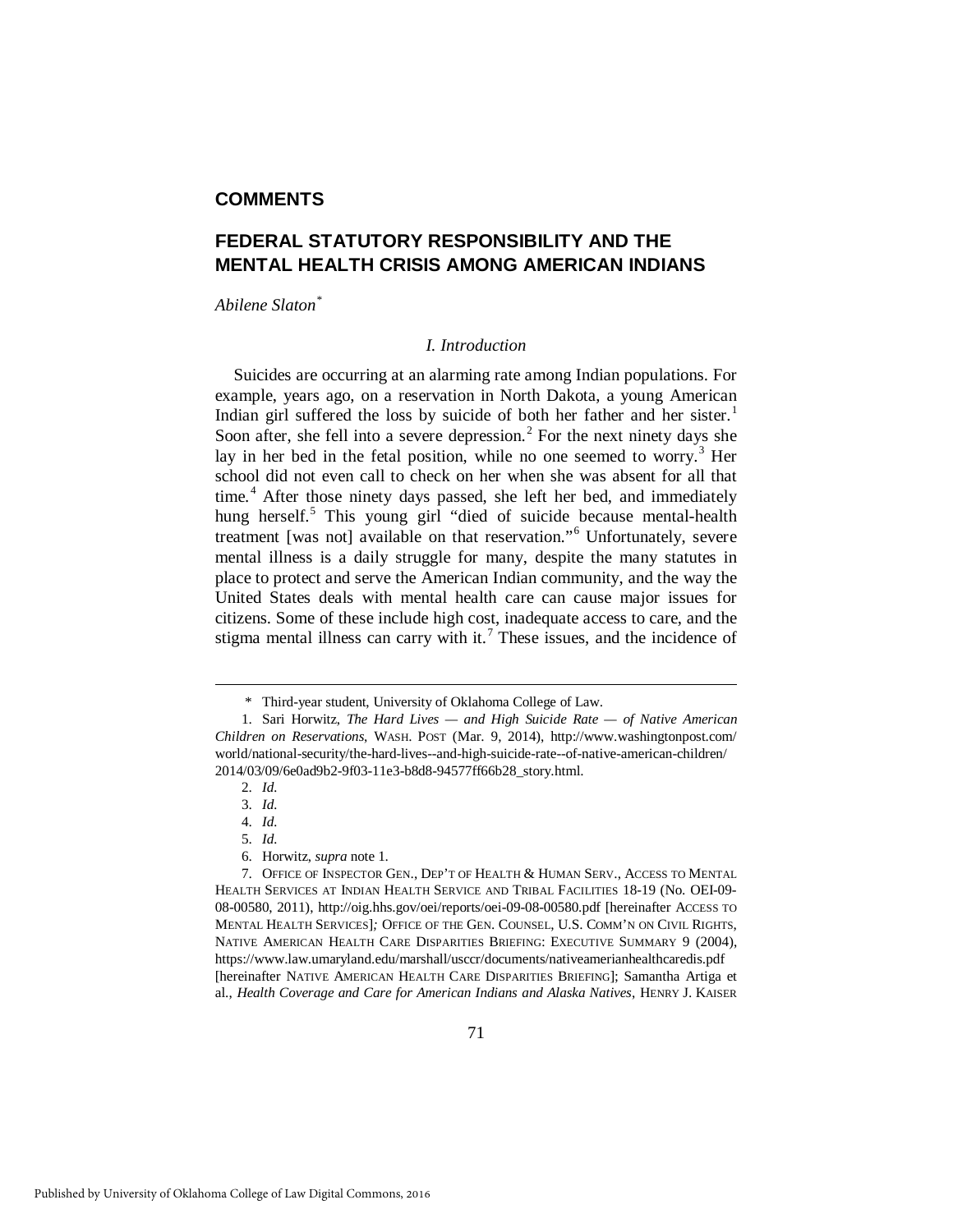mental illness generally, are especially prevalent among American Indian communities.<sup>[8](#page-2-0)</sup>

These problems often go unnoticed outside of native communities, perhaps owing to a difference in community and identity. Namely, native communities demonstrate a strong distrust of the federal government; this, unfortunately, somewhat separates non-Indian Americans from the problems occurring on Indian reservations.<sup>[9](#page-2-1)</sup> Native communities are particularly skeptical of the federal government's Indian Health Service (IHS),[10](#page-2-2) perhaps because they feel "unheard and trapped in a system of care over which they have no control."[11](#page-2-3) This is unacceptable for this population in desperate need of assistance.

<span id="page-2-4"></span>Native populations' disproportionately large rates of mental illness compared to other U.S. demographics seem to result from the federal government's disregard of the importance and power of its own statutes, or perhaps the statutes were merely ineffective to begin with. Even worse, both could be occurring in tandem. Attention must be given to this issue, including, among other things, the improvement of access to mental health care among American Indians. This comment argues that the issue cannot be ignored.

Thus, in Part I, this comment will consider the problems mental illness poses for American Indians before demonstrating that the legislature, the courts, and the federal government must take action to minimize the troubling effects posed by native communities' lacking mental health care infrastructure. Part II will discuss the history and background of mental illness in American Indian populations and how it is currently being handled, including an analysis of what government action has been taken and whether it has been successful. Part III explores current laws set in place to address mental health in native populations, how those laws have

<span id="page-2-3"></span><span id="page-2-2"></span> 10. JAMIE GRANT & TERESA BROWN, NAMI, AMERICAN INDIAN & ALASKA NATIVE RESOURCE MANUAL 15 (June 2003), http://www.nrc4tribes.org/files/Cultural%20Diversity %20Resource%20Manual.pdf.

11. *Id.*

FAMILY FOUND. (Oct. 7, 2013), http://kff.org/disparities-policy/issue-brief/health-coverageand-care-for-american-indians-and-alaska-natives/*.*

 <sup>8.</sup> Artiga et al., *supra* note 7.

<span id="page-2-1"></span><span id="page-2-0"></span> <sup>9.</sup> Andrew Boxer, *Native Americans and the Federal Government*, HIST. TODAY (Sept. 2009), http://www.historytoday.com/andrew-boxer/native-americans-and-federal-govern ment ("In 1831, the Chief Justice of the Supreme Court, John Marshall . . . was, in effect, recognising that America's Indians are unique in that, unlike any other minority, they are both separate nations and part of the United States. This helps to explain why relations between the federal government and the Native Americans have been so troubled.").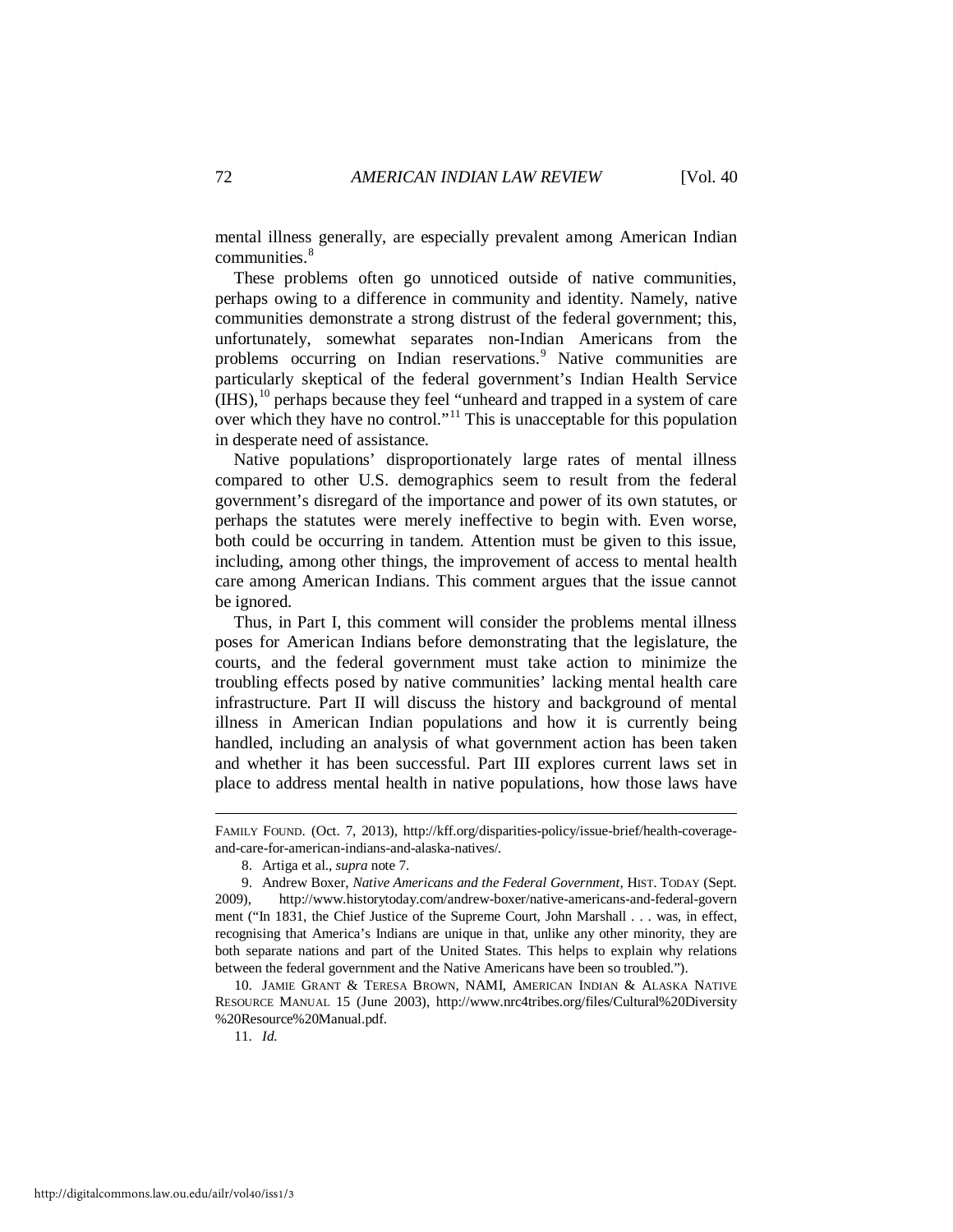been followed, the consequences of current federal governmental action in carrying out the statutes now in place, and the consequences of the statutes themselves. Finally, Part IV will suggest possible approaches for improving mental health care for American Indians and using the current statutes to aid American Indian communities in their mental health needs, along with a proposed revision to the statutory scheme to provide for more effective implementation and enforcement.

#### *II. Background: American Indian Mental Health and the Federal Government*

#### *A. Mental Illness in American Indian Communities*

#### *1. Mental Illness Prevalence and Severity*

American Indians suffer from most mental disorders in rates similar to the population of the entire United States, despite the fact that recent research indicates that native populations experience much more psychological distress.[12](#page-3-0) Furthermore, Indians suffer from certain disorders at a higher rate than the population does generally, for example, American Indian populations have extremely high rates of suicide, unemployment, and poverty.<sup>[13](#page-3-1)</sup> These problems also place native populations at greater risk for certain mental health disorders<sup>[14](#page-3-2)</sup> than the general population.<sup>[15](#page-3-3)</sup> Specifically, American Indians suffer significantly from anxiety, posttraumatic stress disorder (PTSD), substance abuse, and depression.<sup>[16](#page-3-4)</sup> In the general population of the United States, about one in four adults will experience mental illness in any given year.[17](#page-3-5) Suicide, in particular, is the tenth leading cause of death, though it ranks third for individuals between

<span id="page-3-0"></span> <sup>12.</sup> *American Indians-Alaskan Natives*, AM. PSYCHIATRIC ASS'N, http://web.archive.org/ web/20150727151420/http://www.psychiatry.org/mental-health/people/american-indians- (last visited Jan. 7, 2015) [hereinafter AM. PSYCHIATRIC ASS'N].

 <sup>13.</sup> ACCESS TO MENTAL HEALTH SERVICES, *supra* note 7, at i; Artiga et al., *supra* note 7.

<span id="page-3-2"></span><span id="page-3-1"></span> <sup>14.</sup> Recent usage of the term "behavioral health" suggests it is often used interchangeably with "mental health." That approach will be adopted for the purposes of this paper. *Behavioral Health Versus Mental Health*, PSYCHOL. TODAY (OCT. 28, 2009), https://www.psy chologytoday.com/blog/promoting-hope-preventing-suicide/200910/behavioral-health-versusmental-health.

 <sup>15.</sup> AM. PSYCHIATRIC ASS'N, *supra* note 12.

 <sup>16.</sup> *Id.*

<span id="page-3-5"></span><span id="page-3-4"></span><span id="page-3-3"></span> <sup>17.</sup> NAMI: NAT'L ALLIANCE ON MENTAL ILLNESS, MENTAL ILLNESS FACTS AND NUMBERS 1 (Mar. 2013), http://www.nami.org/factsheets/mentalillness\_factsheet.pdf [hereinaffter MENTAL ILLNESS FACTS AND NUMBERS].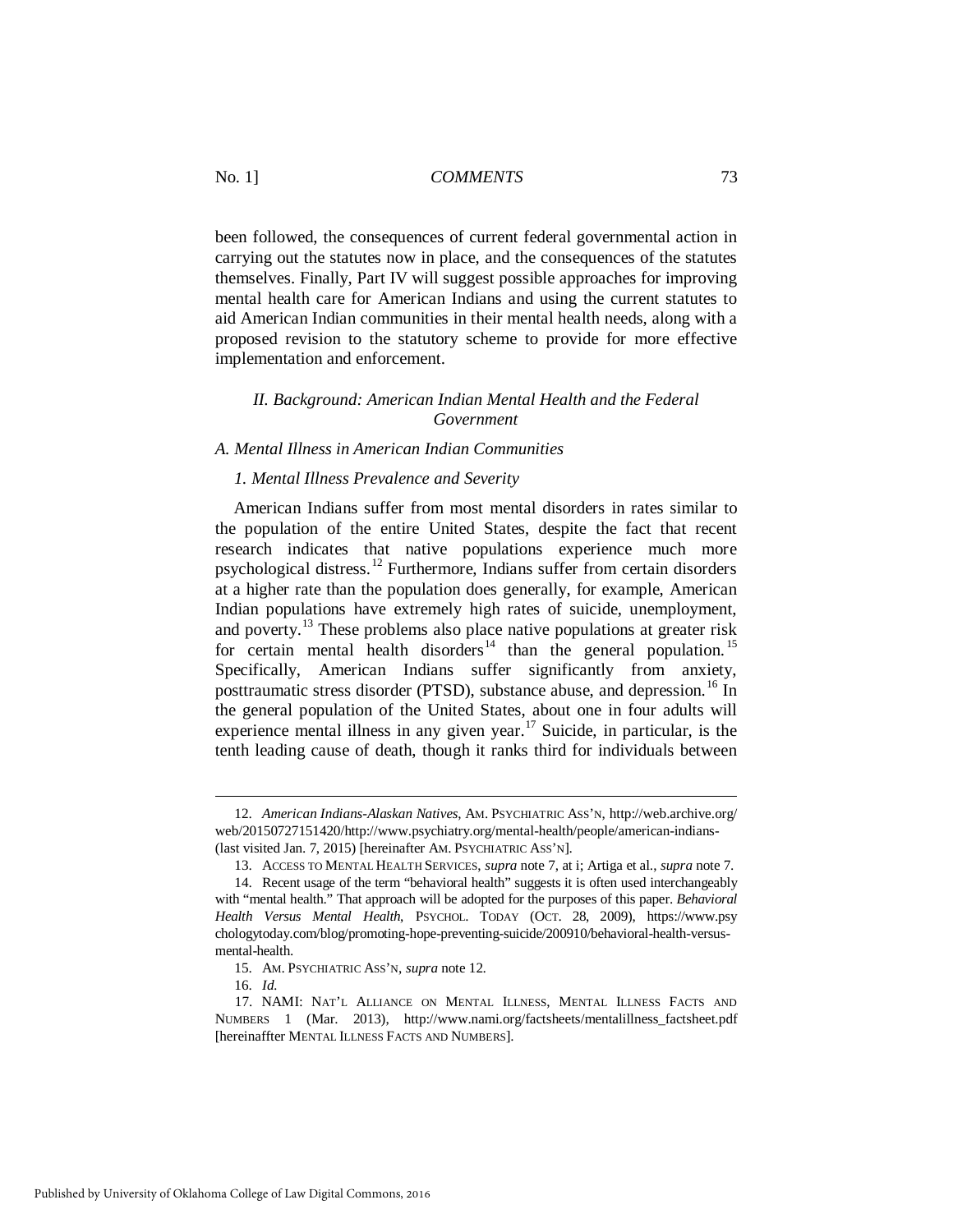the ages fifteen and twenty-four years old.<sup>[18](#page-4-0)</sup> Among American Indian populations, however, the numbers are even more alarming. The youth in American Indian communities experience high rates of suicide—over two times the rate of the nation as a whole, and suicide is the second leading cause of death for these youth.<sup>[19](#page-4-1)</sup> In "some tribal communities the rate has reached ten times the national average."[20](#page-4-2)

Though, for the most part, American Indians generally tend to experience behavioral health disorders at a rate similar to that of the general population of the United States, we now know it is clear that American Indians are at much more predisposed toward a much higher risk for suffering from certain mental disorders.<sup>[21](#page-4-3)</sup> Such disorders include depression, anxiety, and substance abuse. [22](#page-4-4) Unfortunately, these high rates of mental illness on Indian reservations pose many short-term and longterm problems for American Indians.

This overrepresentation of American Indians among the nation's mentally ill could be the result of various traumas that are all too common among native populations, including homelessness, incarceration, domestic violence, and substance abuse.<sup>[23](#page-4-5)</sup> Specifically, American Indians are more likely than other U.S. demographics to face substance abuse, exposure to trauma, physical abuse and neglect, poverty, and post-traumatic stress disorder. $^{24}$  $^{24}$  $^{24}$  Notably, among American Indians, the rate of poverty is two times the national average, and the numbers are similar, though even more extreme, for unemployment rates among Indians.<sup>[25](#page-4-7)</sup> In addition to these facts, the rate of violence is twice as high among American Indian communities.[26](#page-4-8) Forced relocation, cultural assimilation, and other historical causes of widespread American Indian suffering may be much to blame.<sup>[27](#page-4-9)</sup>

These particular issues with mental health in American Indian communities affect more U.S. citizens than one might think. Approximately

<u>.</u>

27. *Id.*

 <sup>18.</sup> *Id.*

<span id="page-4-2"></span><span id="page-4-1"></span><span id="page-4-0"></span> <sup>19.</sup> CTR. FOR NATIVE AM. YOUTH, SEQUESTRATION: THE IMPACT ON THE MOST AT-RISK POPULATION – NATIVE YOUTH 5 (2013), http://www.aspeninstitute.org/sites/default/files/ content/upload/Sequestration%20Paper\_FINAL.pdf (citation omitted).

 <sup>20.</sup> *Id.*

 <sup>21.</sup> AM. PSYCHIATRIC ASS'N, *supra* note 12.

 <sup>22.</sup> *Id.*

<span id="page-4-9"></span><span id="page-4-8"></span><span id="page-4-7"></span><span id="page-4-6"></span><span id="page-4-5"></span><span id="page-4-4"></span><span id="page-4-3"></span> <sup>23.</sup> NATIVE AMERICAN HEALTH CARE DISPARITIES BRIEFING*, supra* note 7, at 9 (citation omitted).

 <sup>24.</sup> Horwitz, *supra* note [1](#page-1-8)*.*

 <sup>25.</sup> AM. PSYCHIATRIC ASS'N, *supra* note 12.

 <sup>26.</sup> *Id.*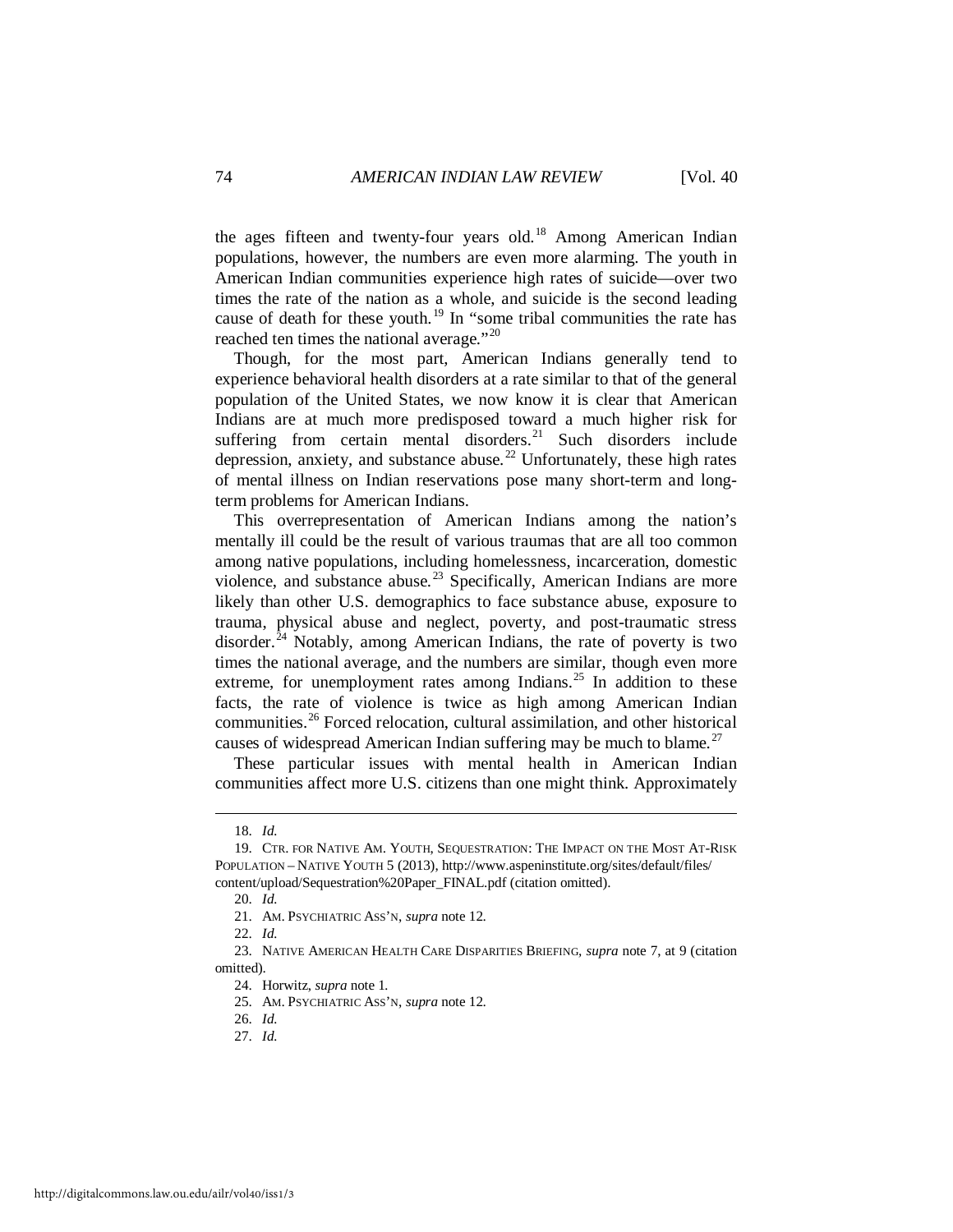5.1 million Americans, or roughly 2% of the population, self-identify as being at least part American Indian.<sup>[28](#page-5-0)</sup> Though this is a relatively small number, the American Indian population grew at a rate almost twice as fast as the total United States population between the years 2000 and 2010, increasing by 18% in those ten years according to the U.S. Census Bureau.<sup>[29](#page-5-1)</sup> This suggests a sharp incline in the number of people suffering from mental health disorders as years have progressed, calling for these issues to be addressed sooner rather than later.

#### *2. Department of Health and Human Services Study*

In 2011, the Office of Inspector General (OIG), a branch of the Department of Health and Human Services (DHHS), conducted a formal study on the IHS's struggle to meet the mental health needs of American Indian populations in the United States.<sup>[30](#page-5-2)</sup> The findings, unfortunately, were a great eye-opener. They suggest that federal government agencies do not have the resources to handle the great amount of suffering due to mental health issues that is present in American Indian communities. Six hundred thirty medical facilities responded for this report, that number being far under the amount requested to participate, including both IHS and tribal facilities, so the report is not perfectly representative of all such facilities.<sup>[31](#page-5-3)</sup> As part of the study, the OIG surveyed these facilities and did fieldwork at a smaller number of them to observe conditions first hand.<sup>[32](#page-5-4)</sup>

The report concluded that these American Indians had access to few mental health treatment options through IHS and tribal facilities, and where such options were available, they were lacking in quality.<sup>[33](#page-5-5)</sup> Eighty-two percent of the available facilities provide some type of mental health care service<sup>[[34](#page-5-6)]</sup>; however, the range of available services is limited at some.<sup>[35](#page-5-7)</sup> "Some type of mental health service" does not always equate to an adequate *type* or *amount* of mental health service for the population receiving care.

 <sup>28.</sup> Artiga et al., *supra* note 7.

<span id="page-5-2"></span><span id="page-5-1"></span><span id="page-5-0"></span> <sup>29.</sup> TINA NORRIS, PAULA L. VINES & ELIZABETH M. HOEFFEL, U.S. CENSUS BUREAU, U.S. CENSUS BRIEFS: THE AMERICAN INDIAN AND ALASKA NATIVE POPULATION: 2010, at 3-4 (Jan. 2012), http://www.census.gov/prod/cen2010/briefs/c2010br-10.pdf (citations omitted).

 <sup>30.</sup> ACCESS TO MENTAL HEALTH SERVICES, *supra* not[e 7,](#page-1-9) at 1.

 <sup>31.</sup> *Id.* at 9.

 <sup>32.</sup> *Id.*

 <sup>33.</sup> *Id.* at 10-13.

<span id="page-5-7"></span><span id="page-5-6"></span><span id="page-5-5"></span><span id="page-5-4"></span><span id="page-5-3"></span> <sup>34.</sup> For the purpose of this comment and the study discussed, the term "mental health service" "includes, but is not limited to, all psychiatric services, behavioral health services, substance abuse treatment, and traditional healing practices." *Id.* at 5 (citation omitted).

 <sup>35.</sup> *Id.* at 10.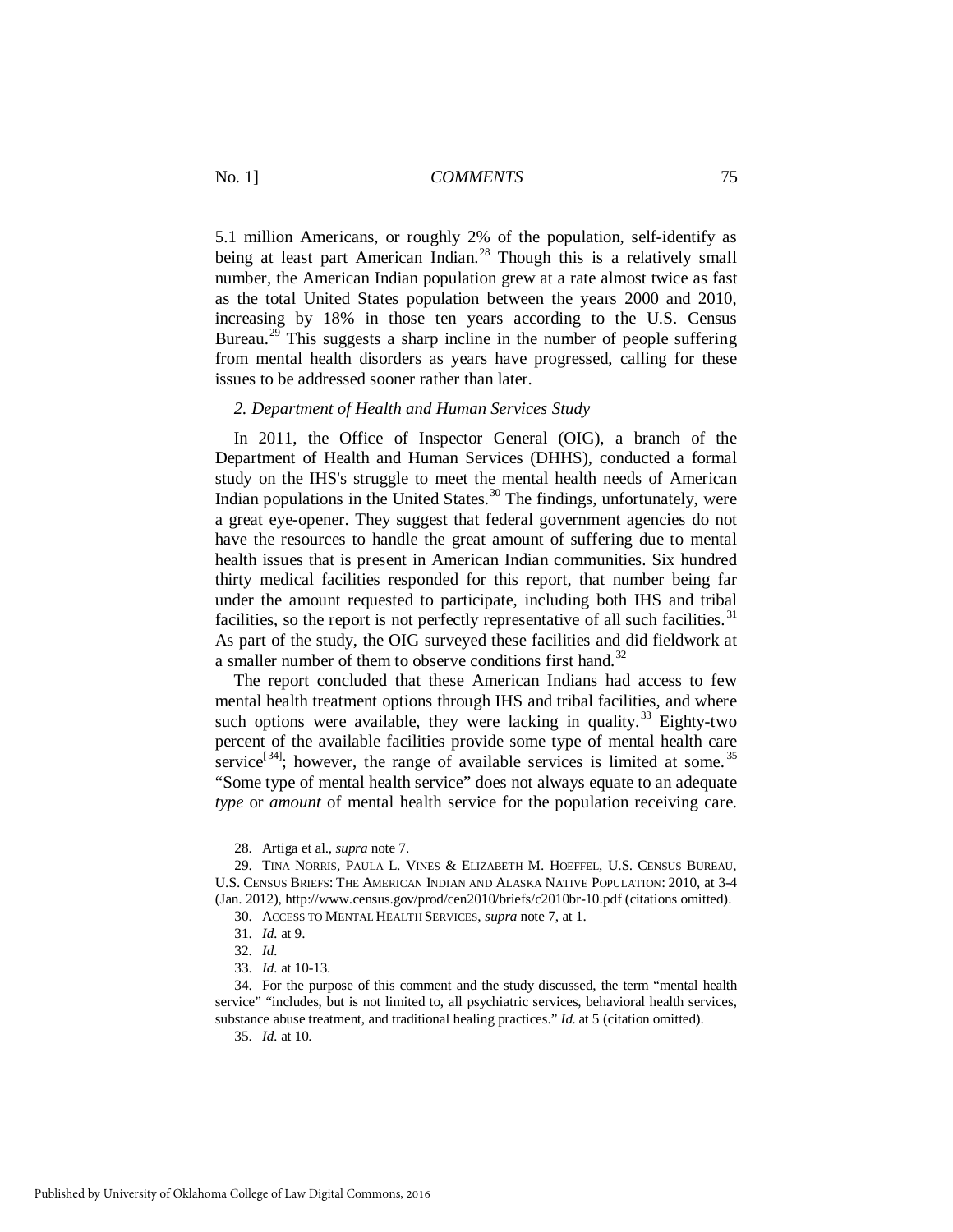Inadequacies in variety and amount of services aside, the availability of mental health services in only 82% of facilities is inadequate. This number, in effect, means that the people living near the other 18% of facilities have even more limitations in their access to mental health care. In addition, for those facilities that do provide some type of mental health service for American Indians, there is no proof that the type of care that each facility provides is adequate to provide for the community it serves.

A total of 70% of health care facilities outside of Indian reservations provide some sort of behavioral health services, and 100% will "provide referrals to substance abuse and mental health services."<sup>[36](#page-6-0)</sup> Though the percent of health care providers offering actual mental health care services is lower by number, there are constant efforts to strengthen this number in an attempt to better provide for the nation's population.<sup>[37](#page-6-1)</sup> For example, in 2012 and 2013, a "Behavioral Health Integration Learning Community" was started in an effort to address the needs of health care centers that were not yet providing mental health care services.<sup>[38](#page-6-2)</sup> The Administration is placing extra emphasis on the integration of mental health into the facilities and systems lacking mental health care options. [39](#page-6-3) In addition, in the United States generally, there are many facilities that focus on mental health, giving hospitals many referral options to potential behavioral health patients. The lack of mental health facilities in Indian communities makes the benefit these other hospitals provide almost impossible for native communities.

Even worse was the finding that of the IHS and tribal facilities that do provide mental health services, only 39% of those offer crisis intervention services around the clock, seven days a week, and 10% of facilities participating in the study did not offer crisis intervention services at all.<sup>[40](#page-6-4)</sup> This study demonstrates the unfortunate reality that American Indian mental health services are not a top priority in this country. This limited availability of crisis intervention services could well explain the high incidence of American Indian suicides. If people do not have anywhere to go when they hit their lowest point of mental illness, many may think they have no other option.

<span id="page-6-3"></span><span id="page-6-2"></span><span id="page-6-1"></span><span id="page-6-0"></span> <sup>36.</sup> *Clinical Issues: Behavioral Health*, NAT'L ASS'N COMMUNITY HEALTH CTRS., http://web.archive.org/web/20150928220556/http://www.nachc.com/BehavioralHealth.cfm (last visited Dec. 21, 2014).

 <sup>37.</sup> *Id.*

 <sup>38.</sup> *Id.*

 <sup>39.</sup> *Id.*

<span id="page-6-4"></span> <sup>40.</sup> *Id.*; ACCESS TO MENTAL HEALTH SERVICES, *supra* note [7,](#page-1-9) at 12.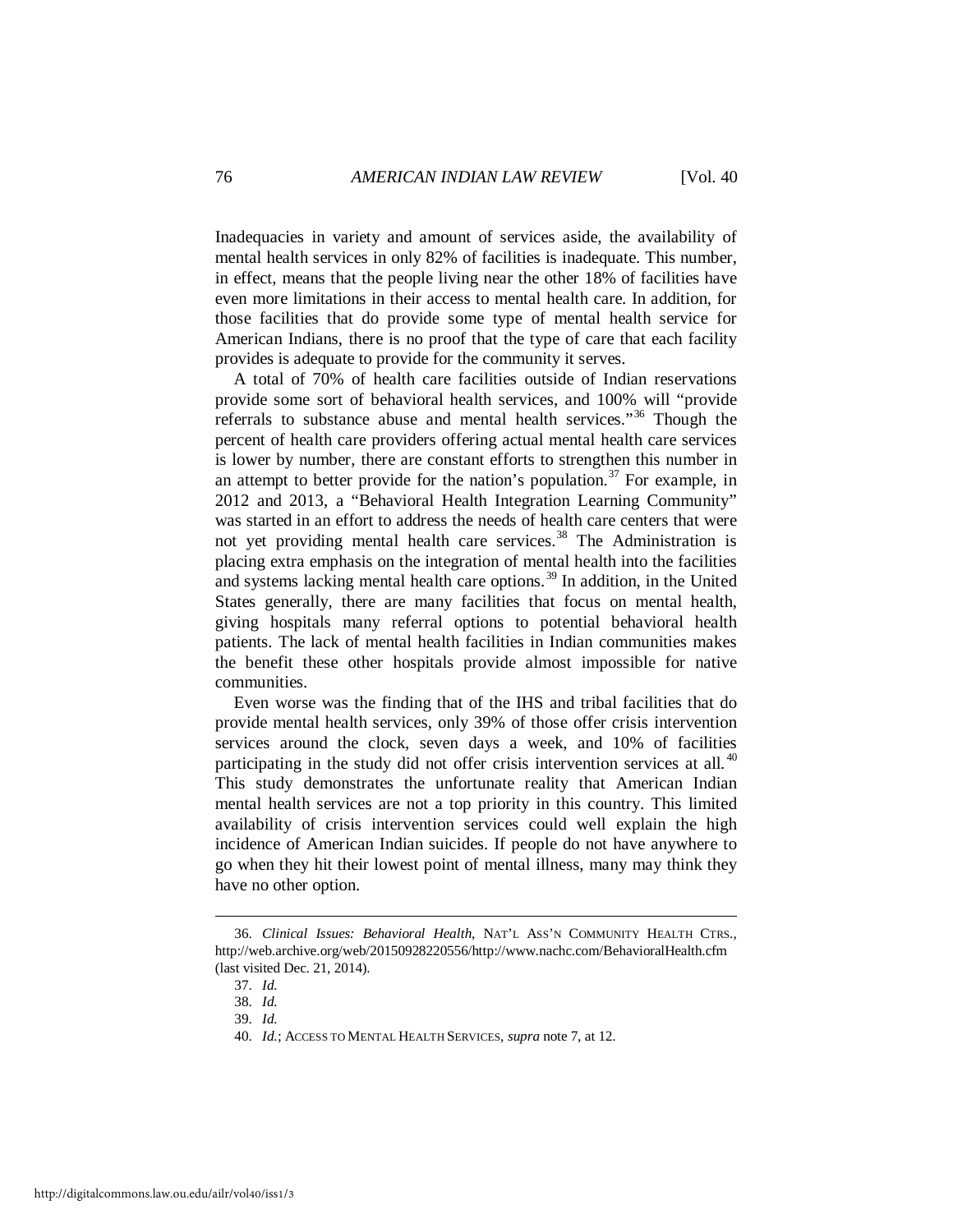The report also indicated that access to psychiatric facilities is limited because of an extreme lack of licensed mental health providers.<sup>[41](#page-7-0)</sup> "Although 82% of the surveyed facilities reported that they provide mental health services, a variety of staffing issues affect access to services."<sup>[42](#page-7-1)</sup> Many of these facilities were staffed full time with only unlicensed workers, such as social workers and substance abuse counselors.<sup>[43](#page-7-2)</sup> These available, unlicensed workers are not in a position to provide patients with mental health treatment.<sup>[44](#page-7-3)</sup>

Another major issue is that the vast majority of these facilities, 81%, do not offer inpatient behavioral health services.<sup>[45](#page-7-4)</sup> The only IHS facility that offers such services only admits patients between ages thirteen to seventeen.<sup>[46](#page-7-5)</sup> Overall, this lack of available mental health care is exceedingly unhelpful to individuals in emergency situations. In addition, though people in their teenage years do suffer strongly from mental illness, having only this one facility for this age group leaves out many people below and above that age range, depriving them of the help they need. The age range for suicide stretches far past this five-year age group.

Lastly, many barriers, including physical, personal, social, and economic barriers, limit access to mental health facilities that are available.  $47$ Noteworthy examples include obtaining transportation, distance, poor roads, weather, lack of childcare, and finances. [48](#page-7-7) In addition, most American Indians do not have health insurance," making the financial barriers even more burdensome. [49](#page-7-8)

Although this OIG study brought awareness to numerous issues plaguing the American Indian mental health care system, the issues were neither small nor easily fixable. Other parts of the government would need to become involved in order to even approach solving many of these problems. Because of this, unfortunately, even if the other problem were to be fixed, this one regarding insurance may still linger, making a workable system much harder to reach than it otherwise would be.

 <sup>41.</sup> *Clinical Issues: Behavioral Health*, *supra* note 36.

<span id="page-7-3"></span><span id="page-7-2"></span><span id="page-7-1"></span><span id="page-7-0"></span> <sup>42.</sup> ACCESS TO MENTAL HEALTH SERVICES, *supra* not[e 7,](#page-1-9) at ii.

 <sup>43.</sup> *Id.* at 17.

 <sup>44.</sup> *Id.* 

<span id="page-7-4"></span> <sup>45.</sup> ACCESS TO MENTAL HEALTH SERVICES, *supra* not[e 7,](#page-1-9) at 13.

<span id="page-7-6"></span><span id="page-7-5"></span> <sup>46.</sup> *Id.*

 <sup>47.</sup> Emtel, Inc. v. Lipidlabs, Inc., 583 F. Supp. 2d 811, 817 (2008).

 <sup>48.</sup> *Id.*

<span id="page-7-8"></span><span id="page-7-7"></span> <sup>49.</sup> Artiga et al., *supra* not[e 7.](#page-1-9)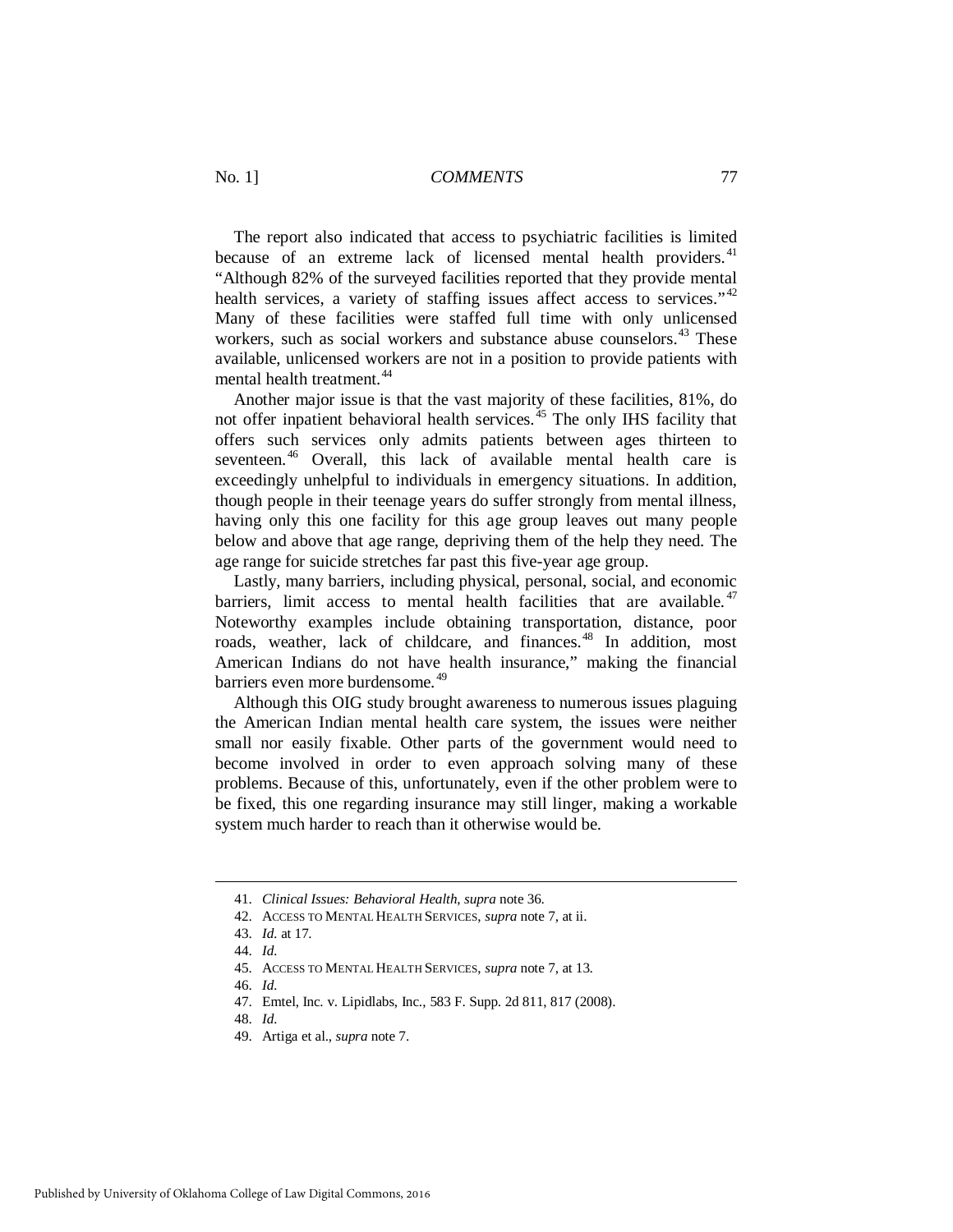This report did not introduce small problems that could be fixed with just some adjustments and/or developments in the system. These findings presented much more than that, making the government's job much harder. Even if a seemingly adequate amount of facilities were to be provided based on population numbers, access to mental healthcare will remain a problem so long as physical and financial barriers remain.

#### *3. Common Stigma of Mental Illness*

Lacking availability of services is not the only reason American Indians may not be getting the mental health treatment they need. The stigma of mental illness, and resulting discrimination, often dissuade the mentally ill from seeking medical treatment for a potential mental illness.<sup>[50](#page-8-0)</sup> For example, "[l]ack of knowledge, fear of disclosure, and rejection of friends . . . are a few reasons why people with mental illness don't seek help."<sup>[51](#page-8-1)</sup> This stigma acts as a barrier to both asking for and getting the help these individuals need.<sup>[52](#page-8-2)</sup> Many people suffering from mental illness believe they can solve it on their own, hoping to avoid the stigma that results from disclosure of their mental health issues.<sup>[53](#page-8-3)</sup>

Though only approximately two-thirds of people with mental illnesses actually seek treatment, this negative attitude toward mental health care reaches its peak in American Indian communities.<sup>[54](#page-8-4)</sup> "[W]hile some American Indian tribes do not stigmatize mental illness, some [groups] stigmatize [only] some mental illnesses, and other tribes stigmatize all mental illnesses."<sup>[55](#page-8-5)</sup> American Indians, specifically, tend to not seek help or not return to a clinic for their mental health care needs if the facilities "do not respect or are incompatible with the cultures of the people they serve."<sup>[56](#page-8-6)</sup>

<u>.</u>

<span id="page-8-6"></span><span id="page-8-5"></span><span id="page-8-4"></span> 55. *Module 7: Cultural Perspectives on Mental Health*, UNITE FOR SIGHT, http://www. uniteforsight.org/mental-health/module7 (last visited Dec. 21, 2014).

56. *Facts About Stigma and Mental Illness in Diverse Communities*, *supra* note 50.

<span id="page-8-0"></span> <sup>50.</sup> *Facts About Stigma and Mental Illness in Diverse Communities*, NAMI MULTICULTURAL ACTION CTR., http://www2.nami.org/ContentManagement/ContentDisplay. cfm?ContentFileID=5148 (last visited Sept. 18, 2015).

 <sup>51.</sup> *Id.*

<span id="page-8-2"></span><span id="page-8-1"></span> <sup>52.</sup> Sarah Kliff, *Seven Facts About America's Mental Health-care System*, WASH. POST (Dec. 17, 2012), http://www.washingtonpost.com/blogs/wonkblog/wp/2012/12/17/ sevenfacts-about-americas-mental-health-care-system/.

<span id="page-8-3"></span> <sup>53.</sup> *Id.* ("A 2007 study in the journal Psychiatric Services looked at 303 mental health patients who had, in the past year, thought about going to the doctor but decided against it. The researchers asked them why . . . Seventy-one percent agreed with the statement 'I wanted to solve the problem on my own.'").

 <sup>54.</sup> *Facts About Stigma and Mental Illness in Diverse Communities*, *supra* note 50.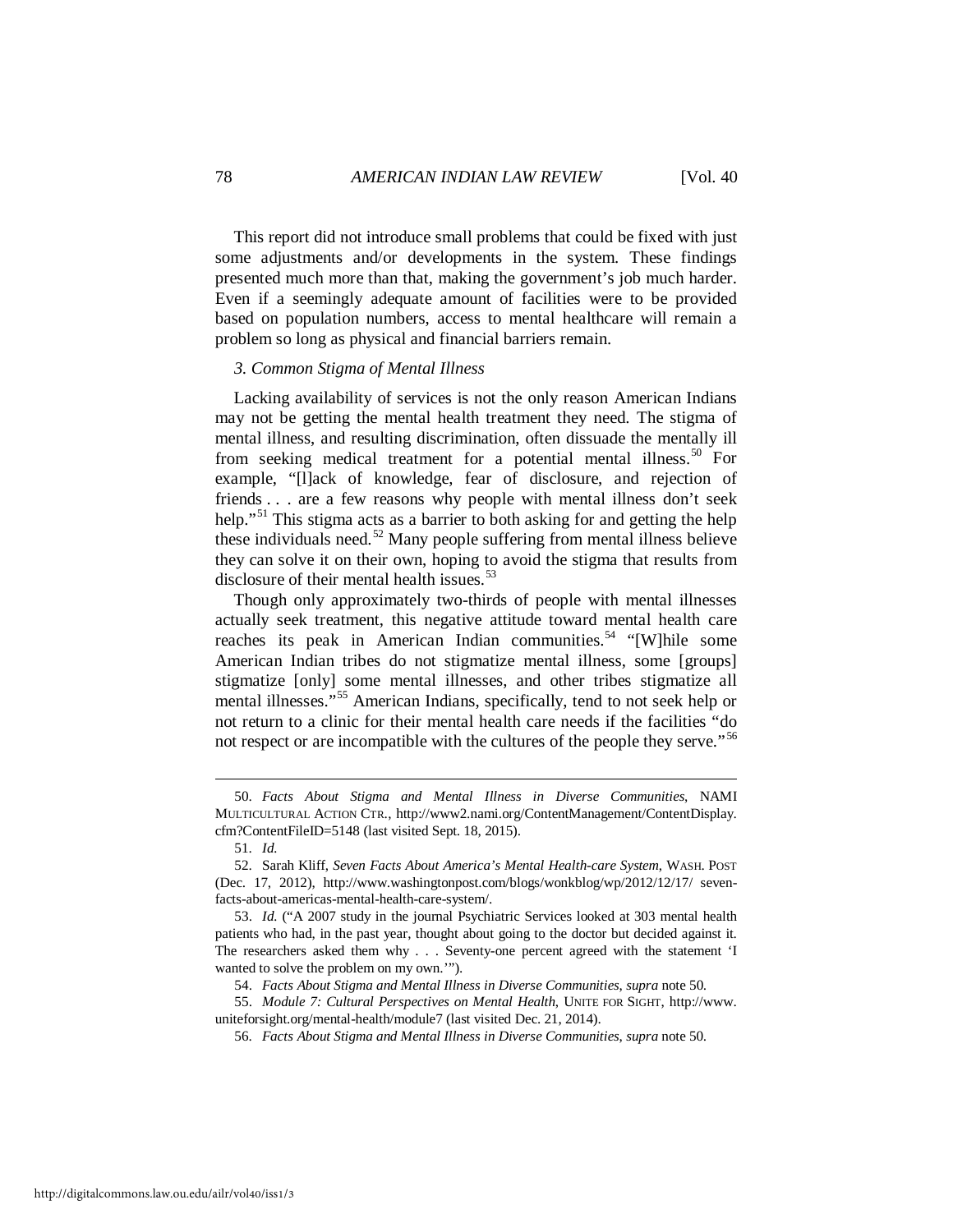Presenting behavioral healthcare services in ways that are sensitive to the culture of the people a facility is serving can be essential to increasing the usage of those facilities.<sup>57</sup>

For example, there is a stereotype of American Indian groups that alcoholism and substance abuse run rampant among those communities.<sup>[58](#page-9-1)</sup> It is true that in some American Indian communities "alcoholism and illicit drug use disorder rates are much higher than U.S. average."<sup>[59](#page-9-2)</sup> Even so, this does not apply to all American Indian groups, and even for those to which it does apply, most American Indians are not alcoholics.<sup>[60](#page-9-3)</sup> It is extremely important that medical providers are aware of stigmas such as those against often assumed alcoholism in order to ultimately understand and relate to the people they are caring for in a sensitive way. Providing services that follow more traditional methods of healing may be more appealing to those who continue to practice and live by those methods. Practicing with methods used by the community being served is a great way to show respect and understanding of cultural differences that may be present between patients and health care providers.

#### *B. Federal Health Agencies*

#### *1. Indian Health Service*

Both state and federal governments have created organizations to address physical and mental health in Indian communities. The IHS, created in 1955 under what is now the Department of Health and Human Services (DHS), is the primary agency serving the health needs of American Indians.<sup>[61](#page-9-4)</sup> It was created with the intention of providing health care services, both mental and physical, to American Indian tribes.<sup>[62](#page-9-5)</sup> IHS, which is run by the federal government, is responsible for providing federal health services to the members of the 564 federally recognized tribes in the United States.<sup>[63](#page-9-6)</sup> In 2005, IHS formalized a Behavioral Health Initiative that holistically addresses the health, wellness, strength, and resilience of American Indian communities. The major focus areas for the IHS

 <sup>57.</sup> *Module 7: Cultural Perspectives on Mental Health*, *supra* note 55.

 <sup>58.</sup> AM. PSYCHIATRIC ASS'N, *supra* note 12.

 <sup>59.</sup> *Id.*

 <sup>60.</sup> *Id.*

<span id="page-9-6"></span><span id="page-9-5"></span><span id="page-9-4"></span><span id="page-9-3"></span><span id="page-9-2"></span><span id="page-9-1"></span><span id="page-9-0"></span> <sup>61.</sup> ACCESS TO MENTAL HEALTH SERVICES, *supra* note 7, at 2; Alex Dyste, *It's Hard Out Here for an American Indian: Implications of the Patient Protection and Affordable Care Act for the American Indian Population*, 32 LAW & INEQ. 95, 102 (2014).

 <sup>62. 25</sup> U.S.C. § 1661(a)(1) (2012).

 <sup>63.</sup> ACCESS TO MENTAL HEALTH SERVICES, *supra* not[e 7,](#page-1-9) at 2.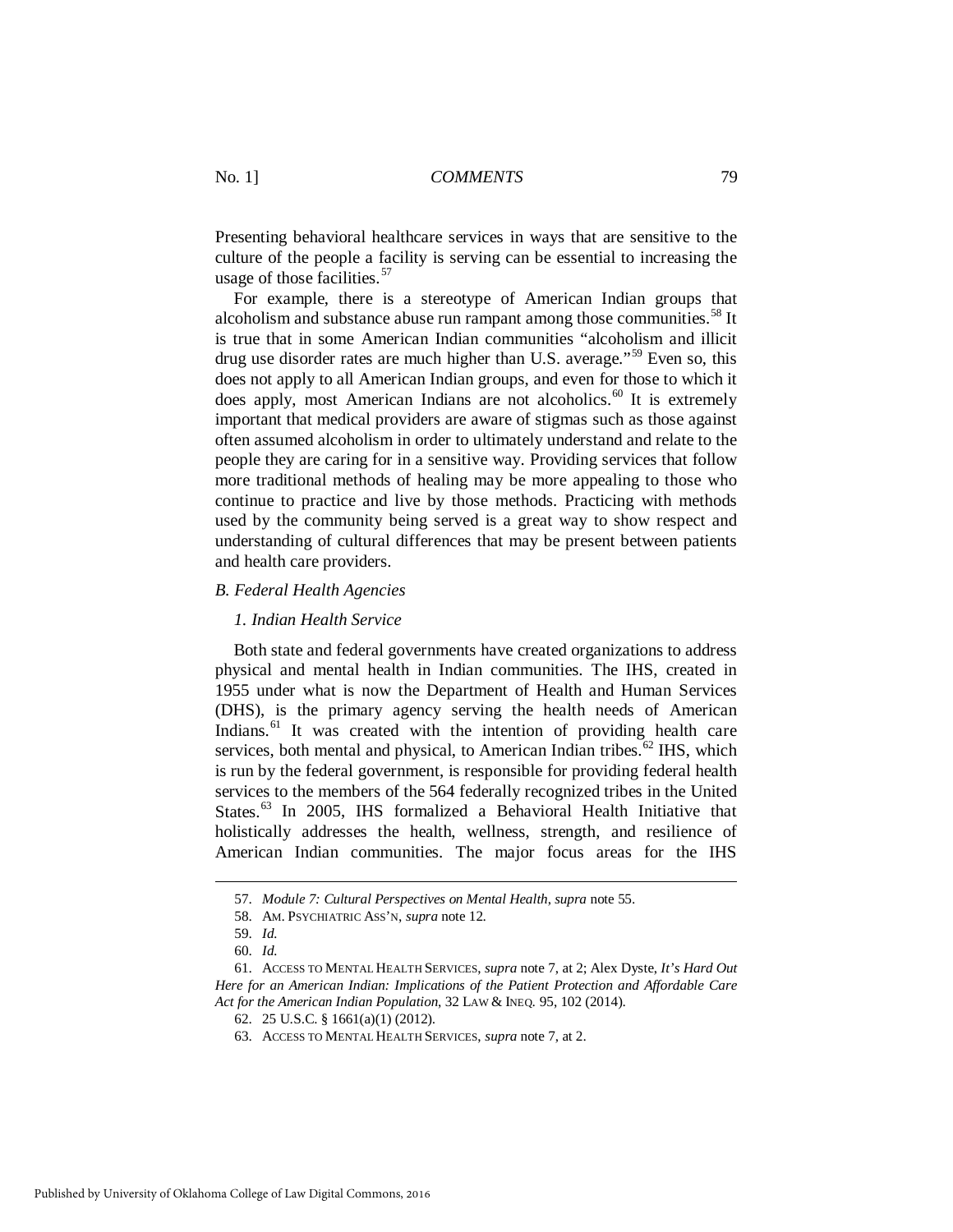behavioral health program are substance use disorders, mental health disorders, violence prevention, and increasing the integration of behavioral health into primary care.<sup>[64](#page-10-0)</sup> The initiative's enabling statute provides:

The Secretary, acting through the Service, shall provide a program of comprehensive behavioral health, prevention, treatment, and aftercare which may include, if feasible and appropriate, systems of care, and shall include—

- A. prevention, through educational intervention, in Indian communities;
- B. acute detoxification, psychiatric hospitalization, residential, and intensive outpatient treatment;
- C. community-based rehabilitation and aftercare;
- D. community education and involvement, including extensive training of health care, educational, and community-based personnel;
- E. specialized residential treatment programs for high-risk populations, including pregnant and postpartum women and their children; and
- F. diagnostic services.<sup>[65](#page-10-1)</sup>

Regrettably, the IHS system is plagued by a strong sense of mistrust among the native peoples it is designed to serve, and it has also been criticized for its financial inability to address native populations' mental health needs.<sup>[66](#page-10-2)</sup>

The statute text states that all of these potential inclusions must be carried out, but only if "feasible and appropriate."<sup>[67](#page-10-3)</sup> If none of the listed items are feasible, financially or otherwise, the effort to create a better behavioral health program becomes essentially moot. The agencies responsible for putting this comprehensive behavioral health system into action, including the IHS, require much more funding than they currently

<span id="page-10-0"></span> <sup>64.</sup> *Behavioral Health*, INDIAN HEALTH SERV., https://www.ihs.gov/communityhealth/ behavioralhealth/ (last visited Sept. 28, 2014).

 <sup>65. 25</sup> U.S.C. § 1665c(a)(1) (2010).

<span id="page-10-3"></span><span id="page-10-2"></span><span id="page-10-1"></span> <sup>66.</sup> Carol M. Suzuki, *When Something Is Not Quite Right: Considerations for Advising a Client to Seek Mental Health Treatment*, 6 HASTINGS RACE & POVERTY L.J. 209, 236 (2009).

 <sup>67. 25</sup> U.S.C. § 1665c(a)(1).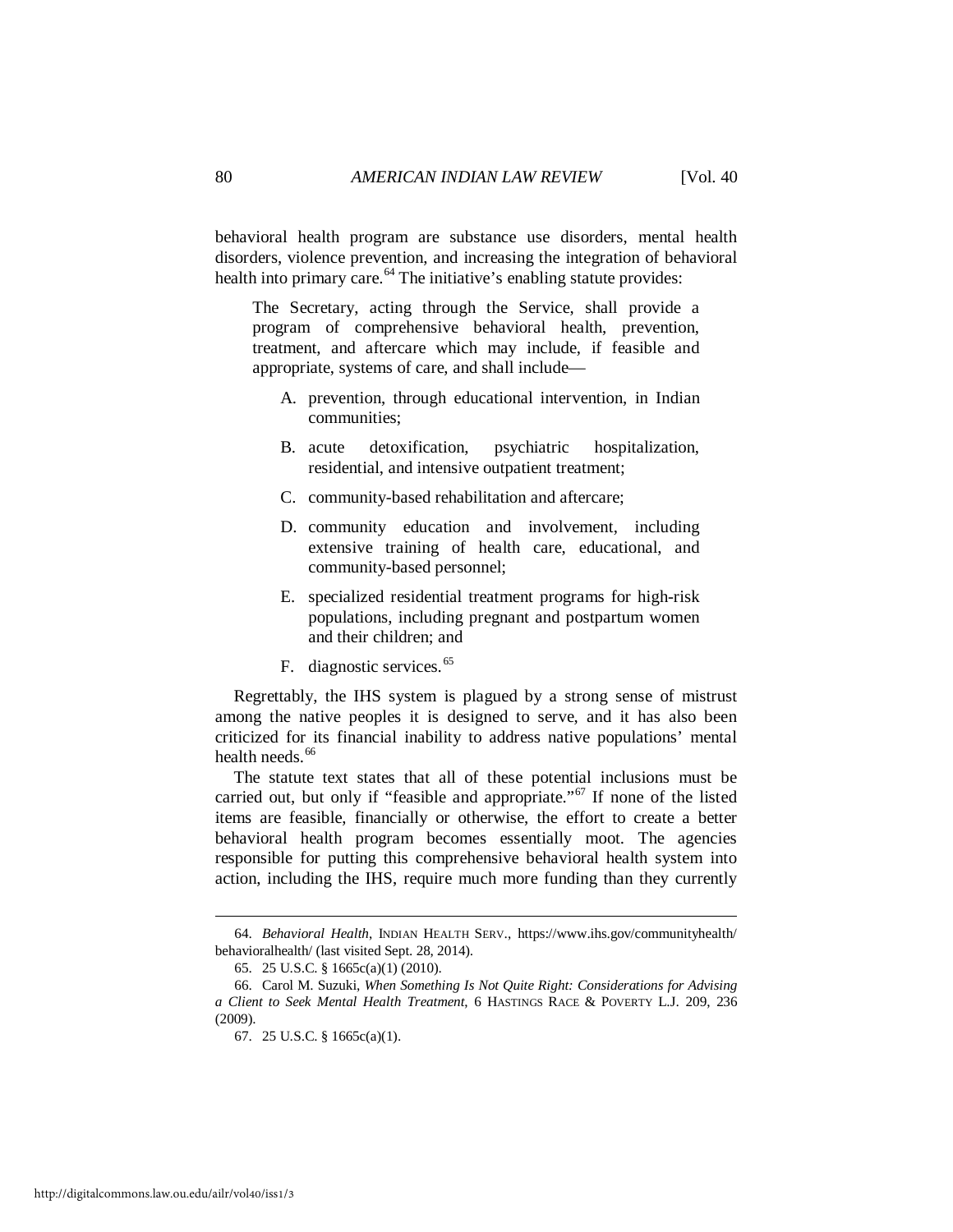receive to put toward these projects because HIS is too underfunded to meet the needs of native populations.<sup>[68](#page-11-0)</sup> Specifically, many cuts have been made recently to the funding for the federal facilities that provide mental health care to American Indian populations.<sup>[69](#page-11-1)</sup> During IHS's 2013 fiscal year alone, funding for IHS was cut by approximately 220 million dollars, and Substance Abuse and Mental Health Services (SAMHSA), a branch of DHHS, funding was cut by approximately 168 million dollars.<sup>[70](#page-11-2)</sup> During a time such as this, when tribal communities are suffering from such a high rate of mental illness and problems with providing needed health care, the impact of these cuts will be great, and will only work toward the prevention of future progress in provided the needed mental health care services.<sup>[71](#page-11-3)</sup>

#### *2. Substance Abuse and Mental Health Services Administration*

The SAMHSA Office of Behavioral Health Equity (OBHE) is a product of the 2010 Affordable Care Act  $(ACA)$ .<sup>[72](#page-11-4)</sup> Established in 2012, this office is the result of the ACA's demand that a certain number of agencies "establish offices of minority health."[73](#page-11-5) This is but another office working under the Department of Health and Human Services that has an aim to help minority groups.<sup>[74](#page-11-6)</sup> Unlike IHS, OBHE targets groups outside of the American Indian community, such as the LGBT community. Even so, it still has the potential to help the issues in mental health on Indian reservations today.<sup>[75](#page-11-7)</sup> This is another possible source from which to draw resources as the federal government attempts to help this minority group.

#### *C. State and Local Health Agencies and Organizations*

Though the federal government is tasked with providing health care services for American Indians,<sup>[76](#page-11-8)</sup> many states also offer services to aid the Indian communities at a local level.<sup>[77](#page-11-9)</sup> Several states with high American

<span id="page-11-1"></span><span id="page-11-0"></span> <sup>68.</sup> NATIVE AMERICAN HEALTH CARE DISPARITIES BRIEFING*, supra* note 7, at 33; Artiga et al., *supra* not[e 7.](#page-1-9)

 <sup>69.</sup> CTR. FOR NATIVE AM. YOUTH, *supra* note 19, at 2.

 <sup>70.</sup> *Id.*

 <sup>71.</sup> *Id.* at 6.

<span id="page-11-6"></span><span id="page-11-5"></span><span id="page-11-4"></span><span id="page-11-3"></span><span id="page-11-2"></span> <sup>72.</sup> *About the Office of Behavioral Health Equity (OBHE)*, SAMHSA, http://www. samhsa.gov/behavioral-health-equity/about (last updated Jun. 1, 2015).

 <sup>73.</sup> *Id.*

 <sup>74.</sup> *Id.*

 <sup>75.</sup> *Id.*

 <sup>76. 42</sup> U.S.C. § 2001(a) (2012).

 <sup>77.</sup> *See* NATIVE AM. COMMUNITY HEALTH CTR., INC., http://www.nativehealthphoenix.

<span id="page-11-9"></span><span id="page-11-8"></span><span id="page-11-7"></span>org/ (last visited Jan. 7, 2015); NATIVE AM. CONNECTIONS, http://www.nativeconnections.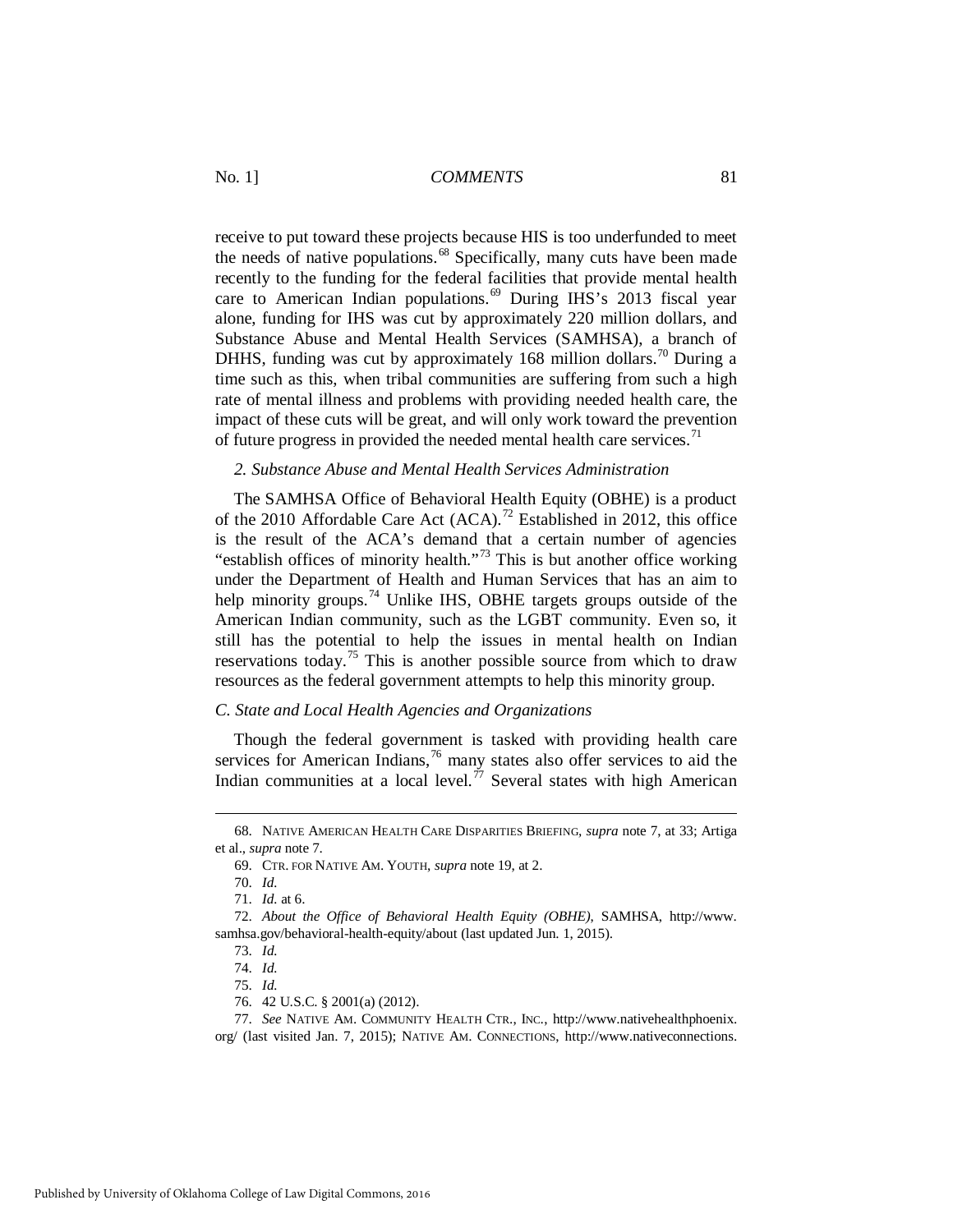Indian populations do so through agencies and organizations, and these have made significant strides in the field of American Indian mental illness.<sup>[78](#page-12-0)</sup> A juxtaposition of these state agencies against federal institutions clearly demonstrates how the latter have fallen short in securing the trust of the peoples they serve. Having a comforting presence opens an essential line of communication between the government and the American Indian populations they govern. Many state organizations have this trait, while many American Indians feel that the federal facilities do not.<sup>[79](#page-12-1)</sup>

One similarity between all of the state-level agencies and organizations providing mental health care services for American Indians is that they all pay special attention to specific cultural needs and methods, respecting and using those methods in everyday practice. These cultural factors can have a large impact on a community's perceptions of and willingness to accept mental health treatment.<sup>[80](#page-12-2)</sup> "Often physical concerns and psychological concerns are not separated and emotional distress may be expressed in different ways."<sup>[81](#page-12-3)</sup> Therefore, creating an atmosphere of cultural respect is key in successfully providing mental health care to American Indians. Additionally, these state-level agencies and organizations—unlike the nationwide IHS—are more effective in that they can better meet the idiosyncratic needs of the local populations they serve.

The creation of so many state agencies and nonprofit organizations to target the issues with the availability of mental health care quickly brought to light the great need these facilities face. The importance of the service they provide should not be a last priority in the delegation of government funds.

#### *1. Oklahoma*

The Oklahoma Department of Mental Health and Substance Abuse (ODMHSA) is a state agency that performs functions similar to IHS and SAMHSA, though ODMHSA serves a smaller community of patients.<sup>[82](#page-12-4)</sup>

org/ (last visited Jan. 7, 2015); NATIVE AM. HEALTH CTR., http://www.nativehealth.org/ (last visited Jan 6, 2015); *Tribal State Relations*, OKLA. DEP'T OF MENTAL HEALTH & SUBSTANCE ABUSE SERVS., http://www.ok.gov/odmhsas/Additional\_Information/Tribal\_State\_Relations/ index.html (last visited Sept. 28, 2014).; SACRAMENTO NATIVE AM. HEALTH CTR. INC., http:// www.snahc.org (last visited Jan. 6, 2015).

<span id="page-12-4"></span><span id="page-12-3"></span><span id="page-12-2"></span><span id="page-12-1"></span><span id="page-12-0"></span> <sup>78.</sup> *States Ranked by American Indian and Alaska Native* Population, U.S. CENSUS BUREAU (July 1, 1999), https://www.census.gov/population/estimates/state/rank/aiea.txt.

 <sup>79.</sup> GRANT & BROWN, *supra* note [10,](#page-2-4) at 15.

 <sup>80.</sup> AM. PSYCHIATRIC ASS'N, *supra* note 12.

 <sup>81.</sup> *Id.*

 <sup>82.</sup> *Tribal State Relations*, *supra* note 77.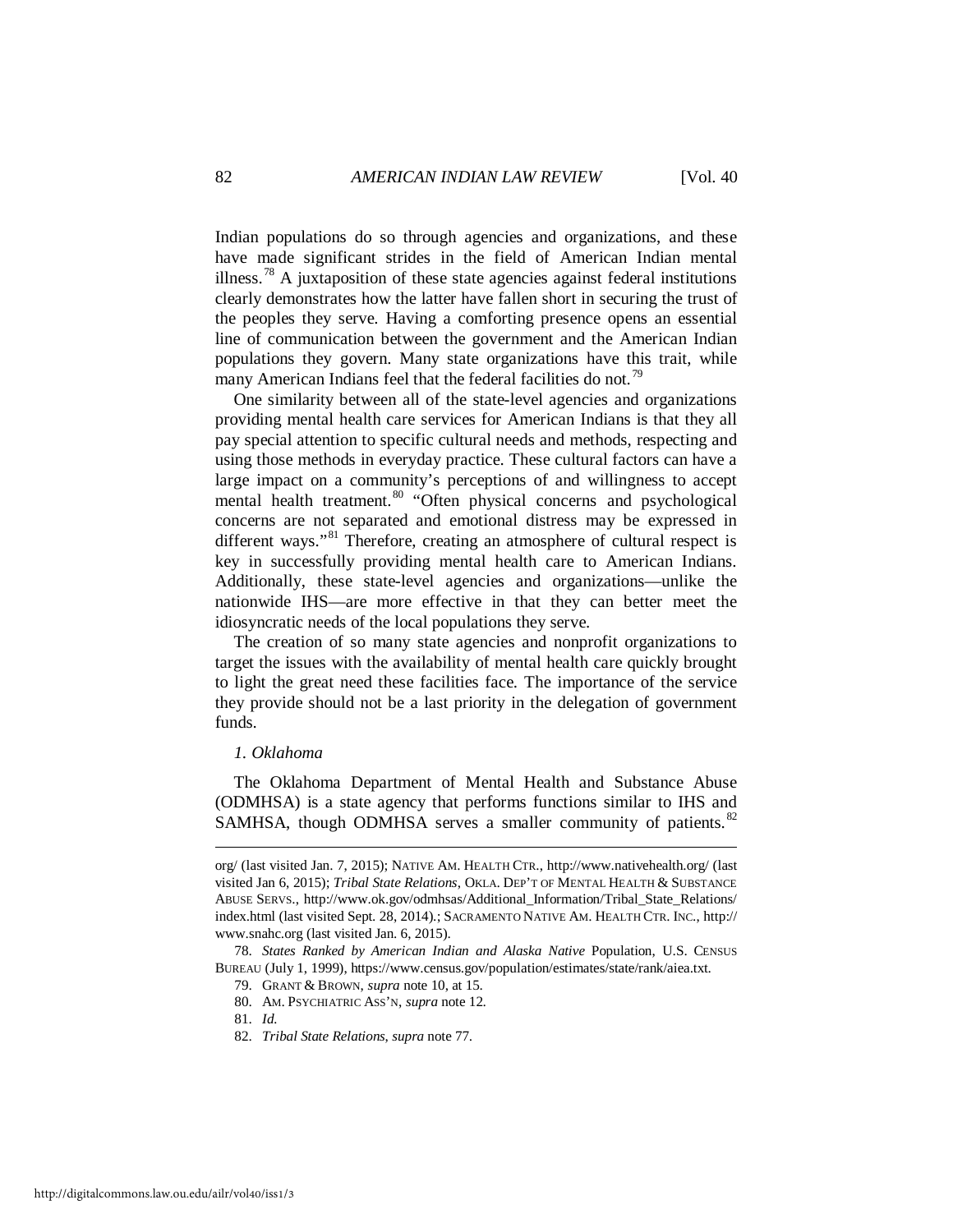ODMHSA is one example of state agencies that aim to work with the tribal governments to work to prevent and treat the symptoms of mental illness among the American Indian community.<sup>[83](#page-13-0)</sup> This state agency serves as an effective bridge between the American Indian community and the federal agencies by providing information at a level closer to American Indian communities. This bridge approach is effective because state agencies demonstrate more familiarity with the needs of local communities than can federal agencies. ODMHSA's website is stocked with information to assist native patients in navigating the complicated American Indian health system. $84$  Thus, such state agencies provide easy access to information that assists native patients in identifying their mental health care options.

#### *2. California*

California, being home to 109 federally recognized tribes, has the largest American Indian population in the United States.<sup>[85](#page-13-2)</sup> In contrast to Oklahoma's state agency approach, California uses non-profit organizations to guide American Indians through the mental health care system.

In California, unlike Oklahoma, many of the organizations set in place to aid American Indians are non-profit organizations. For example, the American Indian Health Center (NAHC), one such non-profit, aims to provide comprehensive health care for the native populations of California.[86](#page-13-3) NAHC, along with most state service organizations, stands out because its mission emphasizes respect for cultural differences.<sup>[87](#page-13-4)</sup>

The Sacramento American Indian Health Center (SNAHC) is another non-profit that serves the state's American Indian population.<sup>[88](#page-13-5)</sup> It is a federally qualified, "culturally competent" health center program, meaning it serves a population that has little access to medical care, its fees are adjusted based on the ability of each individual to pay, and meet other federal administrative requirements needed to retain the title.<sup>[89](#page-13-6)</sup>

 <sup>83.</sup> *Id.*

 <sup>84.</sup> *Id.*

<span id="page-13-2"></span><span id="page-13-1"></span><span id="page-13-0"></span> <sup>85.</sup> *Our Community*, SACRAMENTO NATIVE AM. HEALTH CTR. INC., http://www.snahc. org/about-2/our-community (last visited Jan. 7, 2015).

<span id="page-13-3"></span> <sup>86.</sup> *NAHC Mission Statement*, NATIVE AM. HEALTH CTR., http://www.nativehealth.org/ content/nahc-mission-statement (last visited Jan. 7, 2015).

 <sup>87.</sup> *Id.*

<span id="page-13-5"></span><span id="page-13-4"></span> <sup>88.</sup> *Introduction*, SACRAMENTO NATIVE AM. HEALTH CTR. INC., http://www.snahc.org/ about-2/introduction/ (last visited Jan. 7, 2015).

<span id="page-13-6"></span> <sup>89.</sup> *See* 42 U.S.C. § 254b(a) (2012). There are multiple fundamental qualities that make a facility a "health center" under the Health Center Program. The facility must be located in or serve a high-need community, be governed by a community board, and provide primary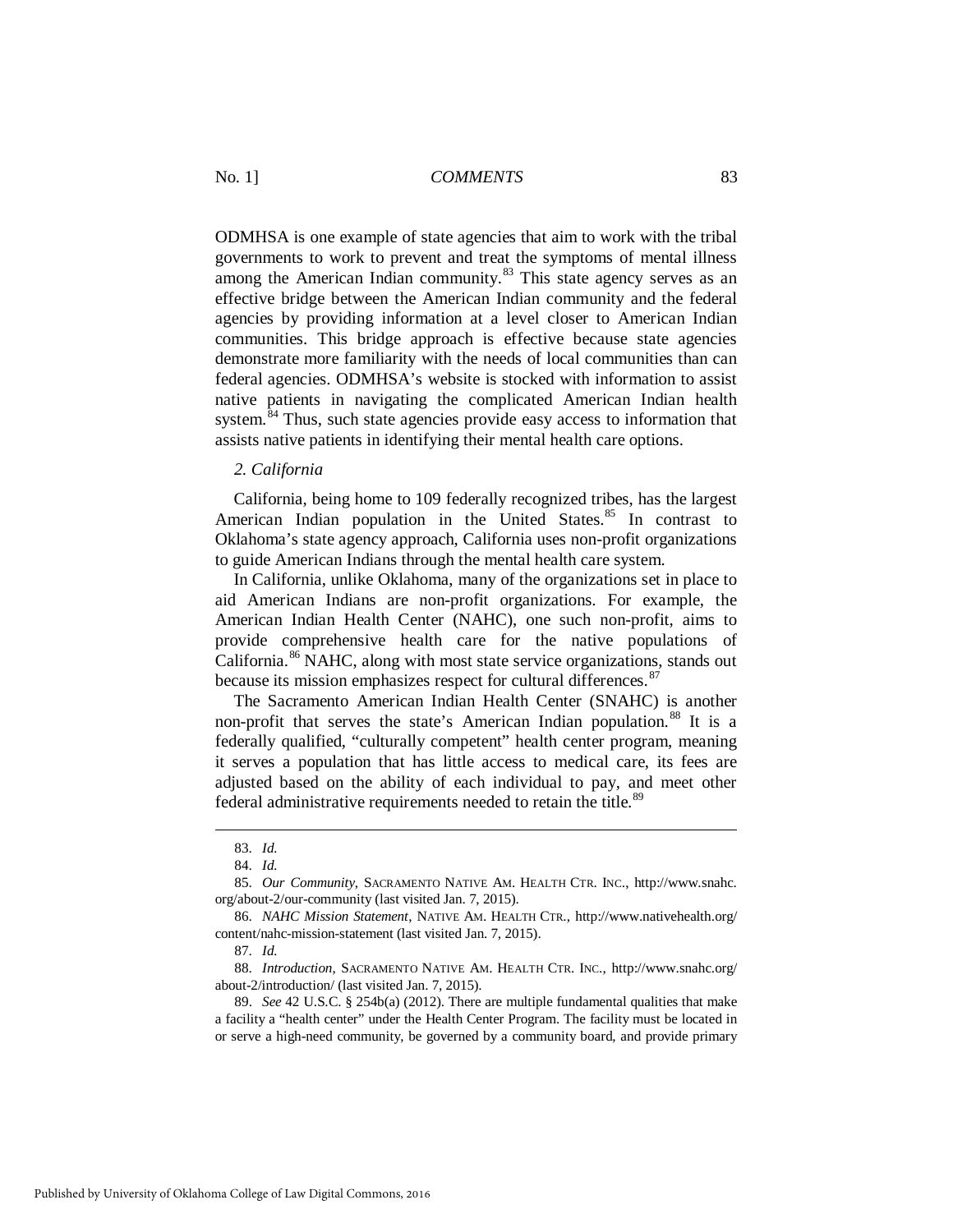These agencies have become an essential presence and have made significant strides with in the field of American Indian mental illness. A juxtaposition of these state agencies against federal initiatives institutions clearly demonstrates how this exploration is necessary in order to fully understand what the actions of the federal government the latter have been lacking in relation to fallen short in securing the trust of the peoples they serve. Having a comforting presence opens an essential line of communication between the government and the American Indian populations they govern. Many state organizations have this trait, while many American Indians feel that the federal facilities do not.<sup>[90](#page-14-0)</sup>

#### *3. Arizona*

-

Arizona, like California and Oklahoma, has a large American Indian population that state agencies support in part.<sup>[91](#page-14-1)</sup> American Indian Connections (NAC) is one example of an Arizona state organization that offers a thorough behavioral health program, including outpatient programs, youth specific services, and substance abuse services.<sup>[92](#page-14-2)</sup> Like many other state organizations, NAC's mental health care services include traditional healing methods, such as talking circles, purification, native crafts, and cultural presentations. $93$  Currently, one thousand five hundred people, including both adults and children, benefit from the behavioral health services offered by American Indian Connections.<sup>[94](#page-14-4)</sup>

Another noteworthy Arizona organization, the American Indian Community Health Center (NACHC), was granted its initial funding from the Indian Health Service to be a small community nursing program.<sup>[95](#page-14-5)</sup> The agency has since expanded to include both a behavioral health division and

health care to all persons, among other performance requirements. *What Is a Health Center?,* U.S. DEP'T HEALTH & HUMAN SERVS., http://bphc.hrsa.gov/about/what-is-a-health-center/ index.html (last visited Sept. 19, 2015); 42 U.S.C. § 254b(a).

 <sup>90.</sup> GRANT & BROWN, *supra* note [10.](#page-2-4)

 <sup>91.</sup> *States Ranked by American Indian and Alaska Native Population*, *supra* note 78.

<span id="page-14-2"></span><span id="page-14-1"></span><span id="page-14-0"></span> <sup>92.</sup> *See About*, NATIVE AM. CONNECTIONS, http://www.nativeconnections.org/about (last visited Jan. 7, 2015); *Behavioral Health*, NATIVE AM. CONNECTIONS, http://www. nativeconnections.org/behavioral-health/adult (last visited Jan. 7, 2015).

<span id="page-14-3"></span> <sup>93.</sup> *Traditional Healing*, NATIVE AM. CONNECTIONS, http://www.nativeconnections.org/ behavioral-health/traditional-healing (last visited Jan. 7, 2015).

<span id="page-14-4"></span> <sup>94.</sup> *History*, NATIVE AM. CONNECTIONS, http://www.nativeconnections.org/about/history (last visited Jan. 7, 2015).

<span id="page-14-5"></span> <sup>95.</sup> *History*, NATIVE AM. COMMUNITY HEALTH CTR., INC., http://www.nativehealth phoenix.org/history (last visited Jan. 7, 2015).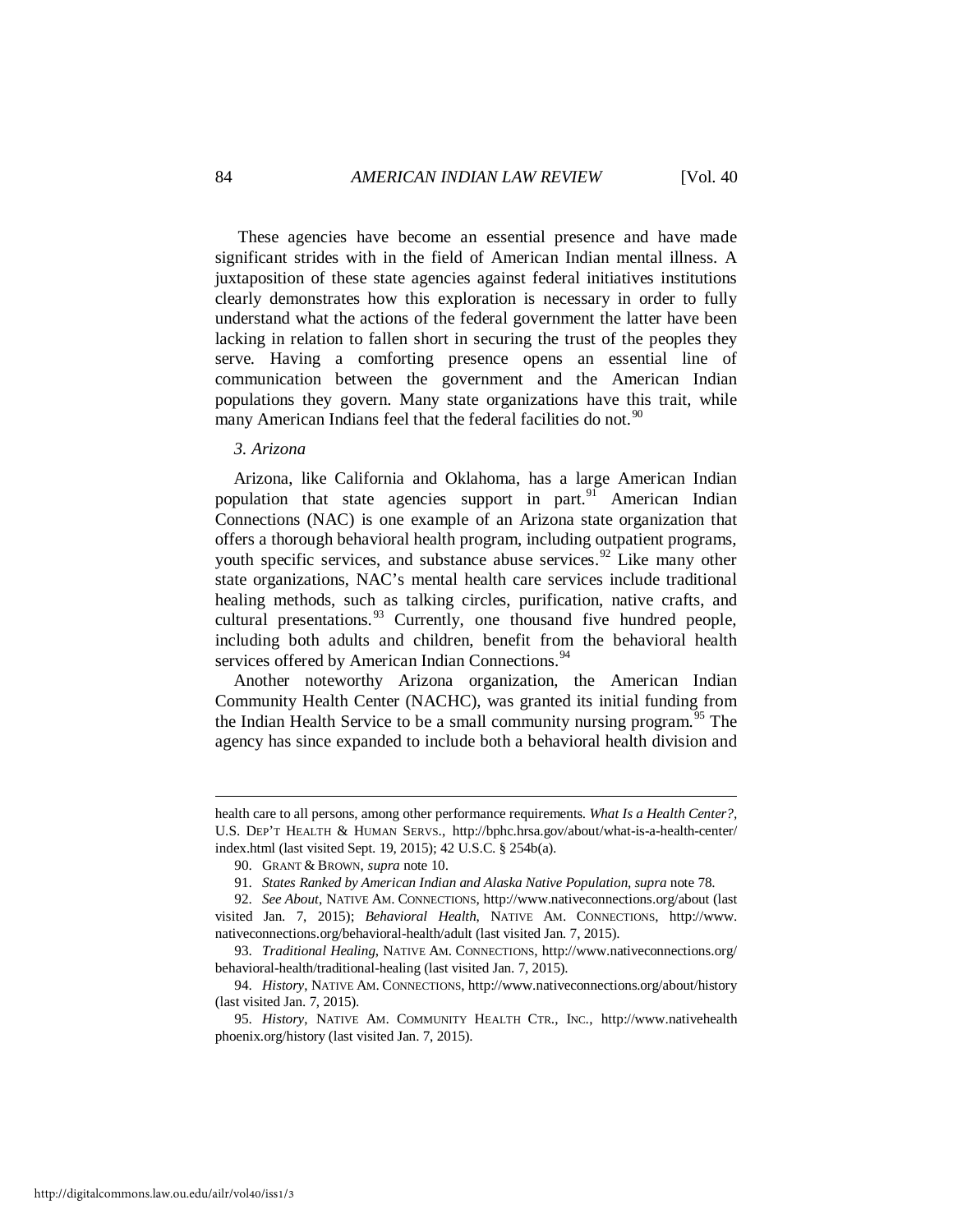a primary care division.<sup>[96](#page-15-0)</sup> Much like the other organizations, the NACHC's behavioral health section aims to provide services "culturally appropriate to the urban American Indian community."<sup>[97](#page-15-1)</sup>

#### *D. The Potential Effect of the Affordable Care Act*

The ACA may offer new opportunities to American Indian communities, including increased insurance coverage and access to health care.<sup>[98](#page-15-2)</sup> "Moreover, the ACA permanently reauthorizes the Indian Health Care Improvement Act,[[99\]](#page-15-3) extending and authorizing new programs and services within the IHS."<sup>[100](#page-15-4)</sup> The IHCIA was implemented originally with the hopes of strengthening the health of American Indians. The IHCIA is not completely comprehensive because it has omitted to provide traditional healing practices often used by American Indians.<sup>[101](#page-15-5)</sup> This lack of care is contrary to the purpose it was intended to further.<sup>[102](#page-15-6)</sup> A large part of the ACA aims to expand Medicaid, for which many American Indians may qualify on the basis of income, depending on their state of residence.<sup>[103](#page-15-7)</sup> Despite this intended expansion of Medicaid, states are not yet required to participate in this portion of the  $ACA$ .<sup>[104](#page-15-8)</sup> This means that American Indians living within those states that do not participate will be unable to benefit from the help the Medicaid expansion will provide elsewhere.<sup>[105](#page-15-9)</sup> For example, Oklahoma is one of the states that have refused to expand Medicaid.<sup>[106](#page-15-10)</sup> In the state of Oklahoma alone, this refusal to expand Medicaid will leave 123,000 American Indians uninsured.<sup>107</sup> Altogether, there are twenty-four states that are currently resisting the expansion of Medicaid. According to the White House website, this will result in 5.7

-

107. *Id.*

 <sup>96.</sup> *Id.*

<span id="page-15-2"></span><span id="page-15-1"></span><span id="page-15-0"></span> <sup>97.</sup> *Behavioral Health*, NATIVE AM. COMMUNITY HEALTH CTR., INC., http://www. nativehealthphoenix.org/behavioral-health (last visited Jan. 7, 2015).

 <sup>98.</sup> Artiga et al., *supra* not[e 7.](#page-1-9)

 <sup>99.</sup> Pub. L. No. 94-437, 90 Stat. 1400 (codified in scattered sections of 25 U.S.C.).

 <sup>100.</sup> Artiga et al., *supra* not[e 7.](#page-1-9)

<span id="page-15-6"></span><span id="page-15-5"></span><span id="page-15-4"></span><span id="page-15-3"></span> <sup>101.</sup> Holly T. Kuschell-Haworth, *Jumping Through Hoops: Traditional Healers and the Indian Health Care Improvement Act*, 4 DEPAUL J. HEALTH CARE L. 843, 843-44 (1999). 102. *Id.* 

 <sup>103.</sup> Artiga et al., *supra* note 7.

<span id="page-15-8"></span><span id="page-15-7"></span> <sup>104.</sup> Patient Protection and Affordable Care Act, Pub. L. No. 111-148, 124 Stat. 424 (2010).

 <sup>105.</sup> Artiga et al., *supra* not[e 7.](#page-1-9)

<span id="page-15-11"></span><span id="page-15-10"></span><span id="page-15-9"></span> <sup>106.</sup> *22 States Are Not Expanding Medicaid*, WHITE HOUSE, http://www.whitehouse.gov/ share/medicaid-map (last visited July 1, 2014).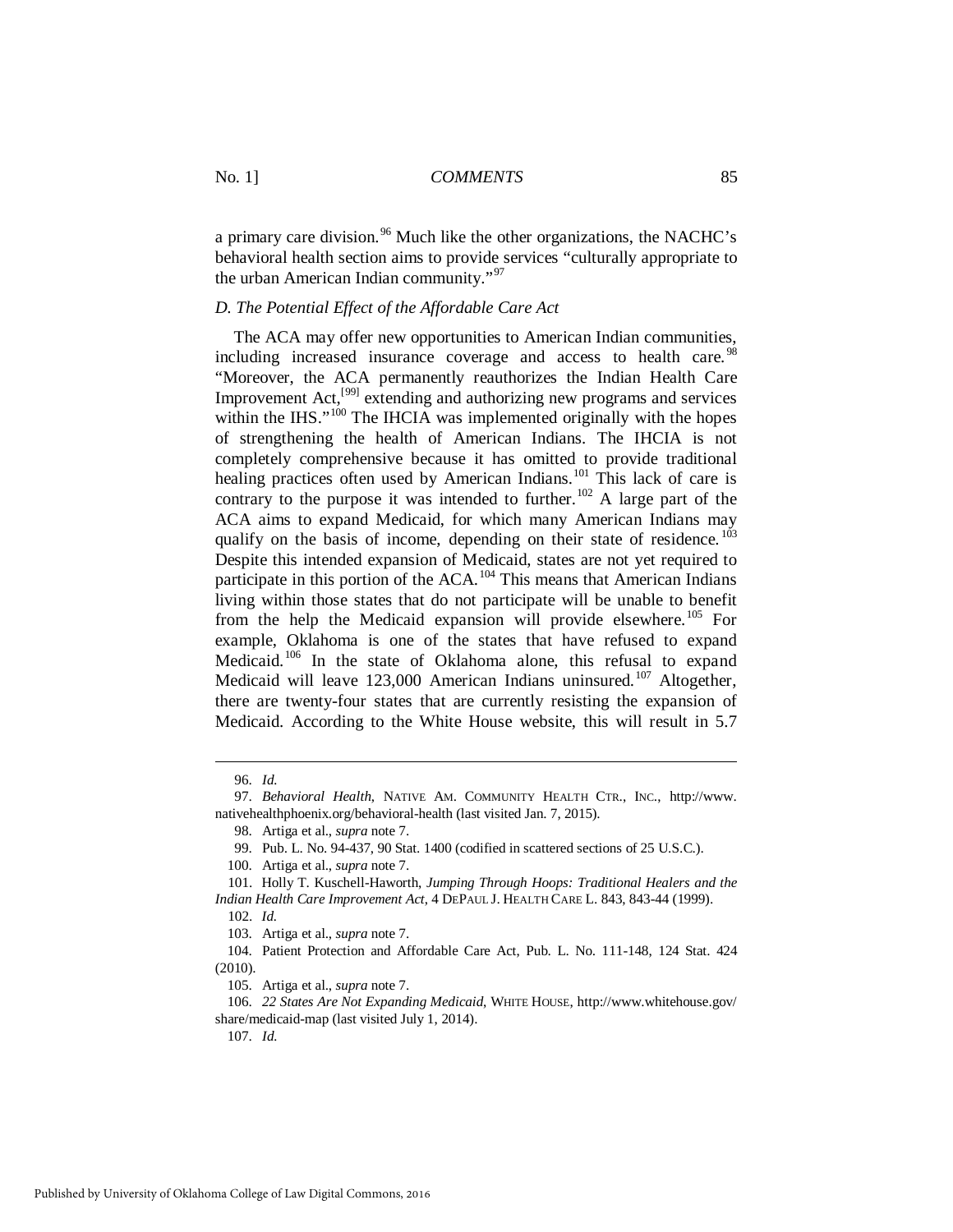million Americans remaining uninsured.<sup>[108](#page-16-0)</sup> American Indians are included in these numbers.

Despite these twenty-four holdout states, the ACA, overall, is a step in the right direction—the direction of providing better mental health care for American Indians. Unfortunately, the ACA is a step toward making a positive change that the federal government cannot further enforce because Medicaid's expansion is merely permissive.<sup>[109](#page-16-1)</sup> Awareness of the severity and consequences of the extreme lack of available mental health care will be key in convincing states to comply with the federal government's Medicaid expansion program.

#### *III. Analysis of Statutory Law and Policy*

#### *A. Statutory Law*

Current law places upon the federal government the responsibility of providing health care to American Indians.<sup>[110](#page-16-2)</sup> For example, one federal statute provides:

All functions, responsibilities, authorities, and duties of the Department of the Interior, the Bureau of Indian Affairs, Secretary of the Interior, and the Commissioner of Indian Affairs relating to the maintenance and operation of hospital and health facilities for Indians, and the conservation of the health of Indians, are transferred to, and shall be administered by, the Surgeon General of the United States Public Health Service, under the supervision and direction of the Secretary of Health and Human Services.<sup>111</sup>

This statute suggests that the federal government is responsible for providing health care facilities for American Indians. This duty is reaffirmed in case law.<sup>[112](#page-16-4)</sup> The government works toward fulfilling its responsibility through multiple avenues, including the IHS and contracts with non-Indian providers.<sup>[113](#page-16-5)</sup> Unfortunately, the federal government's

<span id="page-16-0"></span> <sup>108.</sup> *Id.*

 <sup>109.</sup> Patient Protection and Affordable Care Act, 124 Stat. 424.

 <sup>110.</sup> Artiga et al., *supra* not[e 7.](#page-1-9)

 <sup>111. 42</sup> U.S.C. § 2001(a) (2012).

 <sup>112.</sup> *E.g.*, White v. Califano, 581 F.2d 697, 698 (1978).

<span id="page-16-5"></span><span id="page-16-4"></span><span id="page-16-3"></span><span id="page-16-2"></span><span id="page-16-1"></span> <sup>113.</sup> Artiga et al., *supra* note [7;](#page-1-9) 42 U.S.C. § 2001(b) ("In carrying out his functions, responsibilities, authorities, and duties under this subchapter, the Secretary is authorized, with the consent of the Indian people served, to contract with private or other non-Federal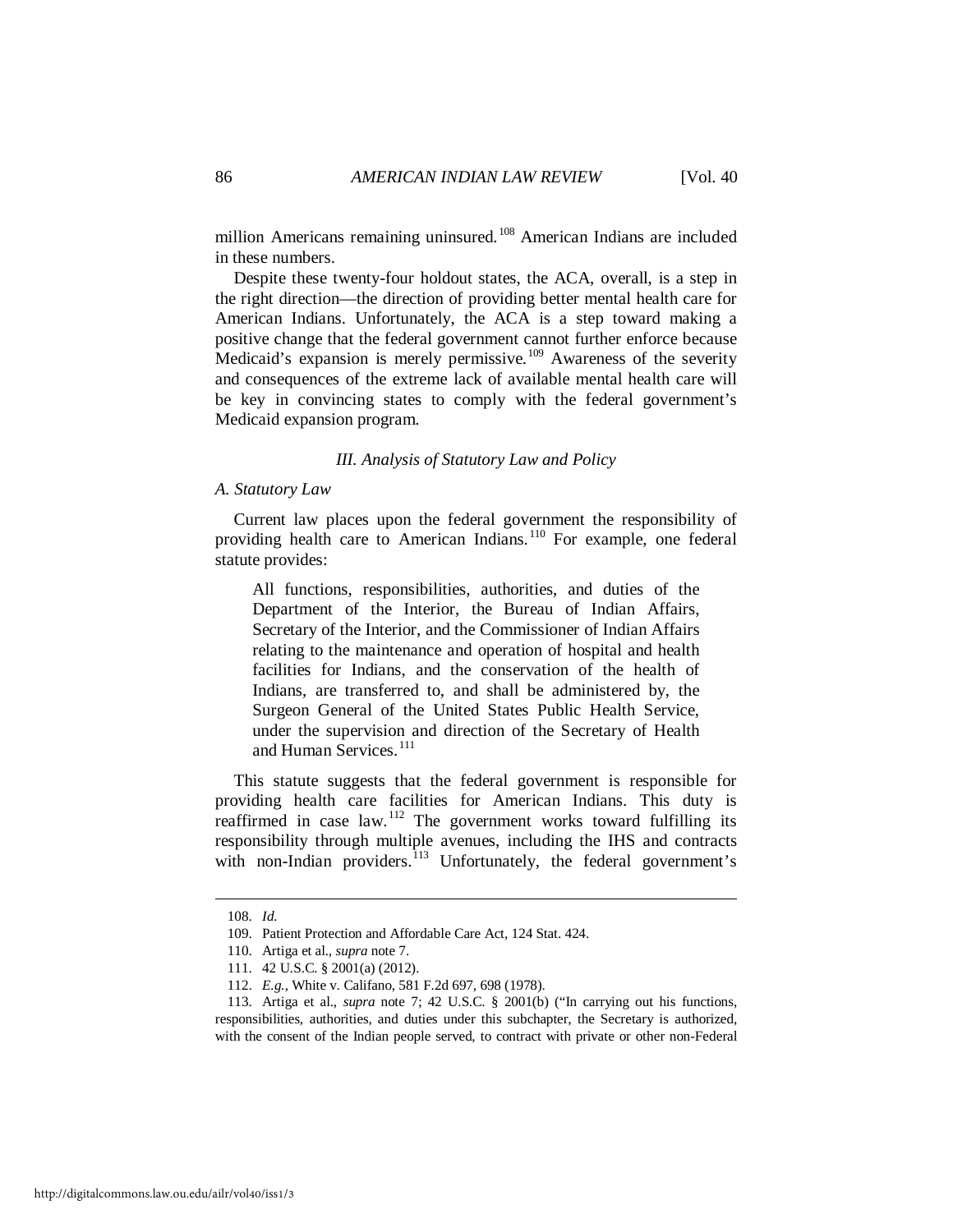current approach has been insufficient to properly address the high rates of mental illness in Indian communities.

Statutes also provide for the implementation of a behavioral health program within IHS facilities.<sup>[114](#page-17-0)</sup> That statute provides:

#### **(a) Innovative programs**

The Secretary, acting through the Service, consistent with section 1665a of this title, *may* plan, develop, implement, and carry out programs to deliver innovative community-based behavioral health services to Indians.

#### **(b) Awards; criteria**

The Secretary *may* award a grant for a project under subsection (a) to an Indian tribe or tribal organization and *may* consider the following criteria:

(1) The project will address significant unmet behavioral health needs among Indians.

(2) The project will serve a significant number of Indians.

(3) The project has the potential to deliver services in an efficient and effective manner.

(4) The Indian tribe or tribal organization has the administrative and financial capability to administer the project.

(5) The project may deliver services in a manner consistent with traditional health care practices.

(6) The project is coordinated with, and avoids duplication of, existing services.<sup>[115](#page-17-1)</sup>

The statutory scheme indicates that the option is available to implement programs to better the current behavioral health programs within the Indian Health Service facilities. In order to make the decision, the statute lists criteria that may be considered to help weigh the options as to whether the Secretary of Health and Human Services (HHS) will award a grant. The criteria to be considered cover a broad range of potentially proposed

<span id="page-17-1"></span><span id="page-17-0"></span>health agencies or organizations for the provision of health services to such people on a feefor-service basis or on a prepayment or other similar basis.")

 <sup>114. 25</sup> U.S.C. § 1665j (a)-(b) (2012).

 <sup>115.</sup> *Id.* (emphasis added).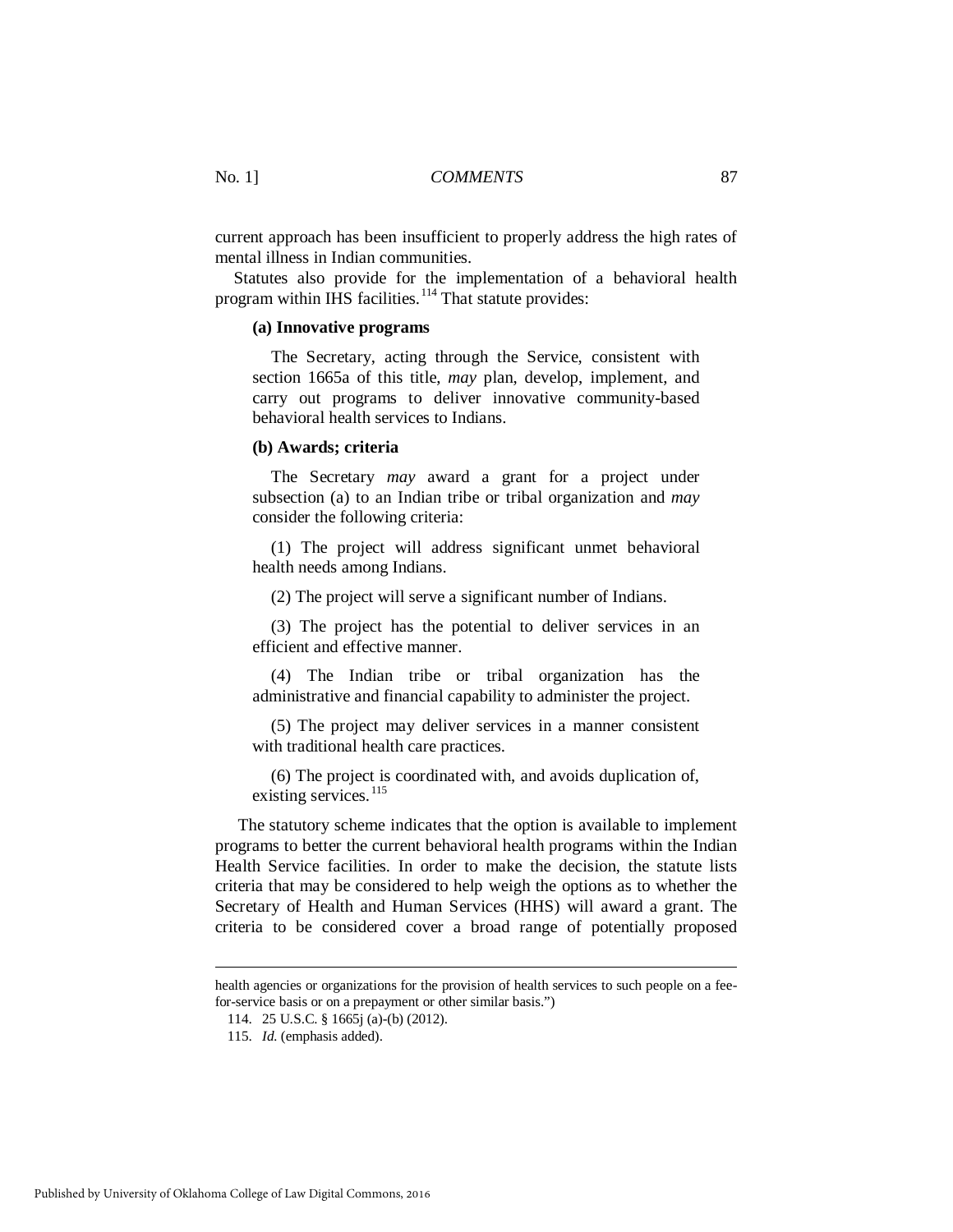projects, therefore, any project to be presented has a good chance of being implemented. A greater effort in thinking of solution could quickly lead to an actual change under this statute.

#### *B. Federal Responsibilities and Statute Ineffectiveness*

The high incidence of mental illness in native communities seems to have two potential explanations. First, the federal government seems to be shirking its responsibilities under the statutes requiring it to provide health care to American Indians. This duty should be understood to include mental health care, and has been, judging by their creation of IHS. Although IHS behavioral health facilities exist, the federal government appears to fall short of its statutory duty to provide health care for American Indians in that access to these facilities and services is limited, and providers do not allow proper and adequate use of the facilities provided. Given such a lack of access to mental health services, native communities often must operate as if federal services do not exist at all. Therefore, existing services offered are insufficient to meet the federal government's statutory duty. Understanding what level of improvement would be acceptable is difficult. Though any improvement would be beneficial, the goal should be to at least raise the rates of mental illnesses in American Indian communities to equal those for the rest of the U.S. population. If this were to happen, it would dispose of the current imbalance that currently exists.

Second, the drafting of governing statutes leaves much to be desired. Initially, it must be noted that if the federal government is considered by the lawmakers to be following the current written law, then the statutes should require more of the government. Specifically, lawmakers should draft into the statutes a duty to monitor and review the effectiveness of IHS facilities. Looking at the actual numbers, including the changes in rates of mental illness after new facilities are set up, would be extremely helpful in gauging the effectiveness of each community served by an IHS facility, as well as all IHS facilities' effectiveness put together. Judging by what has resulted from past federal action, it is now noticeable that only setting up the facilities themselves is not enough.

In the behavioral health statute, specifically, the Secretary of HHS is provided with only the *option* to take action if it seems needed.<sup>[116](#page-18-0)</sup> This is not enough. The initiative could do great things by providing higher quality mental health care services to American Indians and making them easier to access, but no official is ever forced to take action. The statute, in its

<span id="page-18-0"></span>116. *Id.*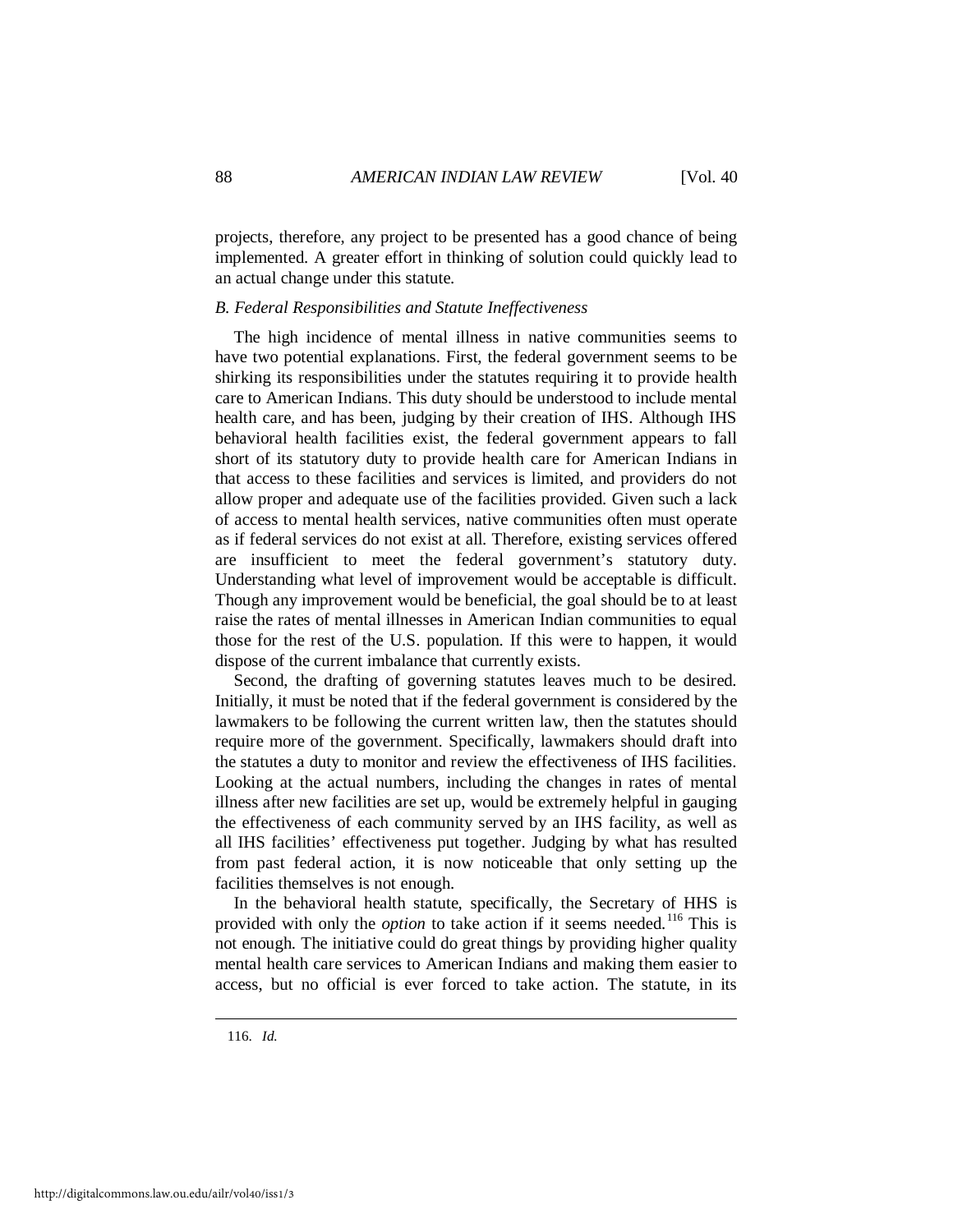current form, is discretionary. The legislature should rewrite the statute to make it mandatory, and the government should be deemed to have breached its duty where a lack of care is proven. This would also prevent government actors from allowing the stigma and negative stereotypes associated with some of these communities from interfering with the decision to provide better care.

The statutory scheme also falls short in its failure to provide an individual cause of action for breach.<sup>[117](#page-19-0)</sup> If there is no way for individuals to use the court system to enforce these statutes, it is less likely that they will be adequately enforced. Providing an opportunity for individual American Indians to take action when they suffer actual injury owing to the government's failure to meet its statutory duty of care would make the statutes much more effective, and therefore, more likely to lower the incidence of mental illness among American Indians.

The fact that the federal government continues to not provide adequate services for American Indians could be the result of little enforcement of these statutes. The federal government should put forth a good faith effort to uphold the statutory scheme, taking advantage of the powers the statute gives it, and the statute should be rewritten to correct for failures in drafting. If the federal government fails to address either drafting or implementation, it also fails the nation's native communities.

#### *C. Consequences of Continuous Violation and/or Ineffectiveness of Statutes*

#### *1. Criminal Justice System*

The government's failure to implement the statutory scheme—and concomitant failure to provide mental health care for American Indians also has constitutional implications with respect to the criminal justice system. Though having a mental illness does not automatically result in incompetence of the defendant, many times a mental illness can satisfy the test for incompetence. The federal standard for competency was first set out in *Dusky v. United States*, when it stated:

[I]t is not enough for the district judge to find that 'the defendant (is) oriented to time and place and (has) some recollection of events,' but [] the 'test must be whether he has sufficient present ability to consult with his lawyer with a reasonable degree of

<span id="page-19-0"></span> <sup>117.</sup> *See* 42 U.S.C. § 2001.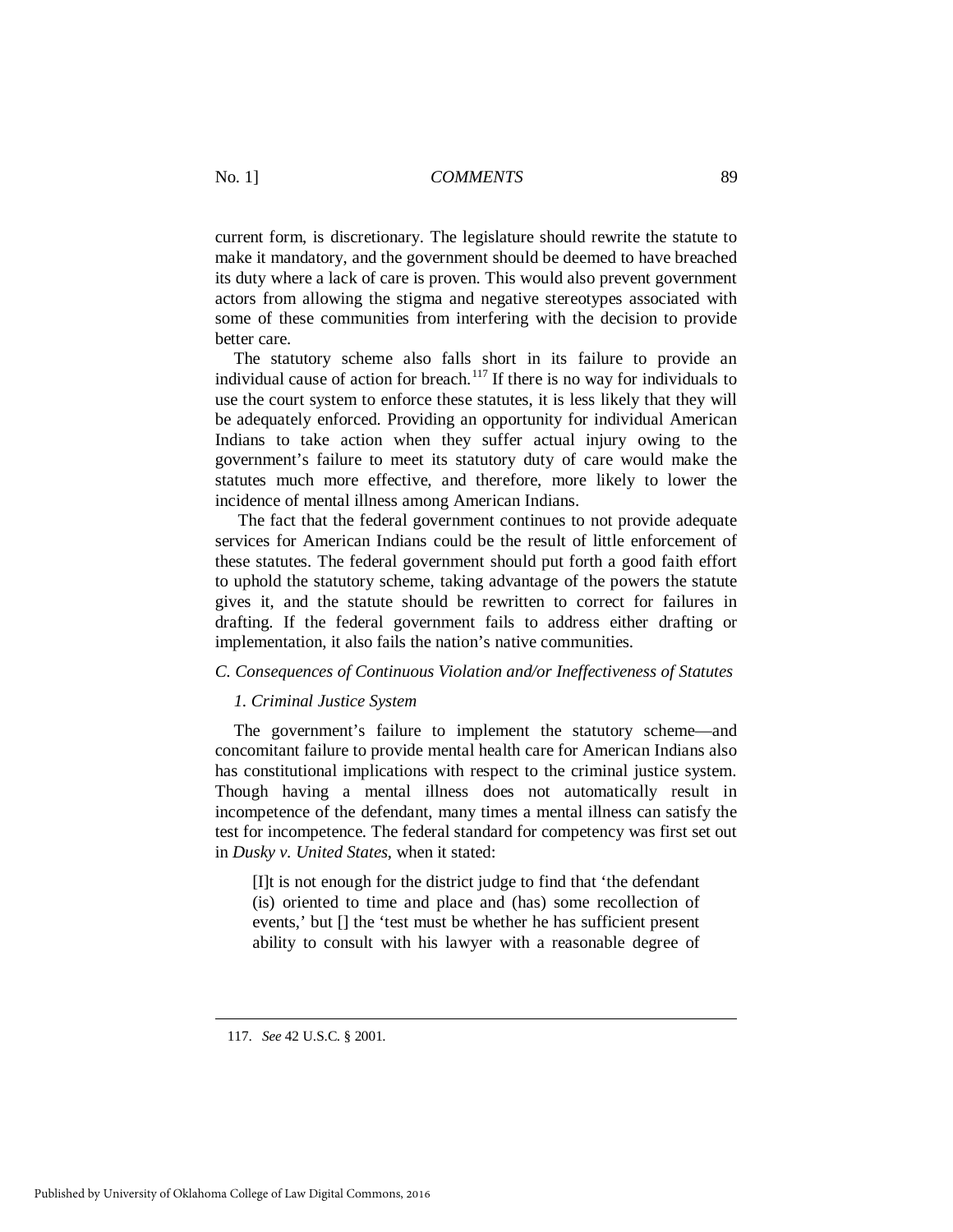rational understanding—and whether he has a rational as well as factual understanding of the proceedings against him.<sup>'[118](#page-20-0)</sup>

If a criminal defendant fails to meet this standard in a competency hearing, the defendant is deemed incompetent to stand trial.<sup>[119](#page-20-1)</sup> A high incidence of mental illness may also lead to higher likelihood that native criminal defendants may testify while incompetent, resulting in derogation of his or her due process rights under the Fifth and Fourteenth Amendments.<sup>[120](#page-20-2)</sup>

Under the federal competency standard, a defendant must show reasonable cause to believe that the defendant may be incompetent for a judge to grant a motion requesting competency hearing.<sup>[121](#page-20-3)</sup> American Indians may have difficulty satisfying this standard, however, where they have no access to mental health care providers for diagnosis and treatment. Access to care is, of course, a prerequisite to documentation of mental illness.

This is especially true for mental illnesses with fewer objectively observable symptoms. Although evidence tends to be more readily available for mental illnesses typified by objectively observable behavioral symptoms, such as with schizophrenia, $122$  illnesses more in the vein of anxiety demonstrate few outward symptoms.<sup>[123](#page-20-5)</sup> Mentally ill American Indians that lack patient charts or documented prior incidents of extreme anger or other behavior may thus struggle to meet the burden of proof for a

<u>.</u>

121. 18 U.S.C. § 4241(a) (2012).

<span id="page-20-4"></span><span id="page-20-3"></span> 122. "When schizophrenia is active, symptoms can include delusions, hallucinations, trouble with thinking and concentration, and lack of motivation." *Help with Schizophrenia*, AM. PSYCHIATRIC ASS'N, http://www.psychiatry.org/mental-health/schizophrenia (last visited Jan. 7, 2015).

<span id="page-20-5"></span> 123. Jim Folk et al., *Anxiety Symptoms (Including Anxiety Attacks, Disorder, and Panic Signs and Symptoms)*, ANXIETY CENTRE, http://www.anxietycentre.com/anxietysymptoms.shtml (last updated Mar. 2016).

 <sup>118. 362</sup> U.S. 402, 402 (1960).

 <sup>119. 18</sup> U.S.C. § 4241 (2012).

<span id="page-20-2"></span><span id="page-20-1"></span><span id="page-20-0"></span> <sup>120.</sup> The United States Constitution includes a due process clause in the Bill of Rights in the Fifth Amendment—which applies directly to the federal government. U.S. CONST. amend. V. Due Process is also incorporated to the states through the Fourteenth Amendment. NW. JUSTICE PROJECT, DUE PROCESS IN INDIAN COUNTRY 1 (2015), http://www. washingtonlawhelp.org/resource/due-process-in-indian-country?ref=Ysey5*.* This clause guarantees that "[n]o person shall be deprived of life, liberty, or property, without due process of law." U.S. CONST. amend. V. This protection is provided to American Indians on reservations usually through the Indian Civil Rights Act (ICRA), or through tribal codes, constitutions, and customs*.* NW.JUSTICE PROJECT, *supra*.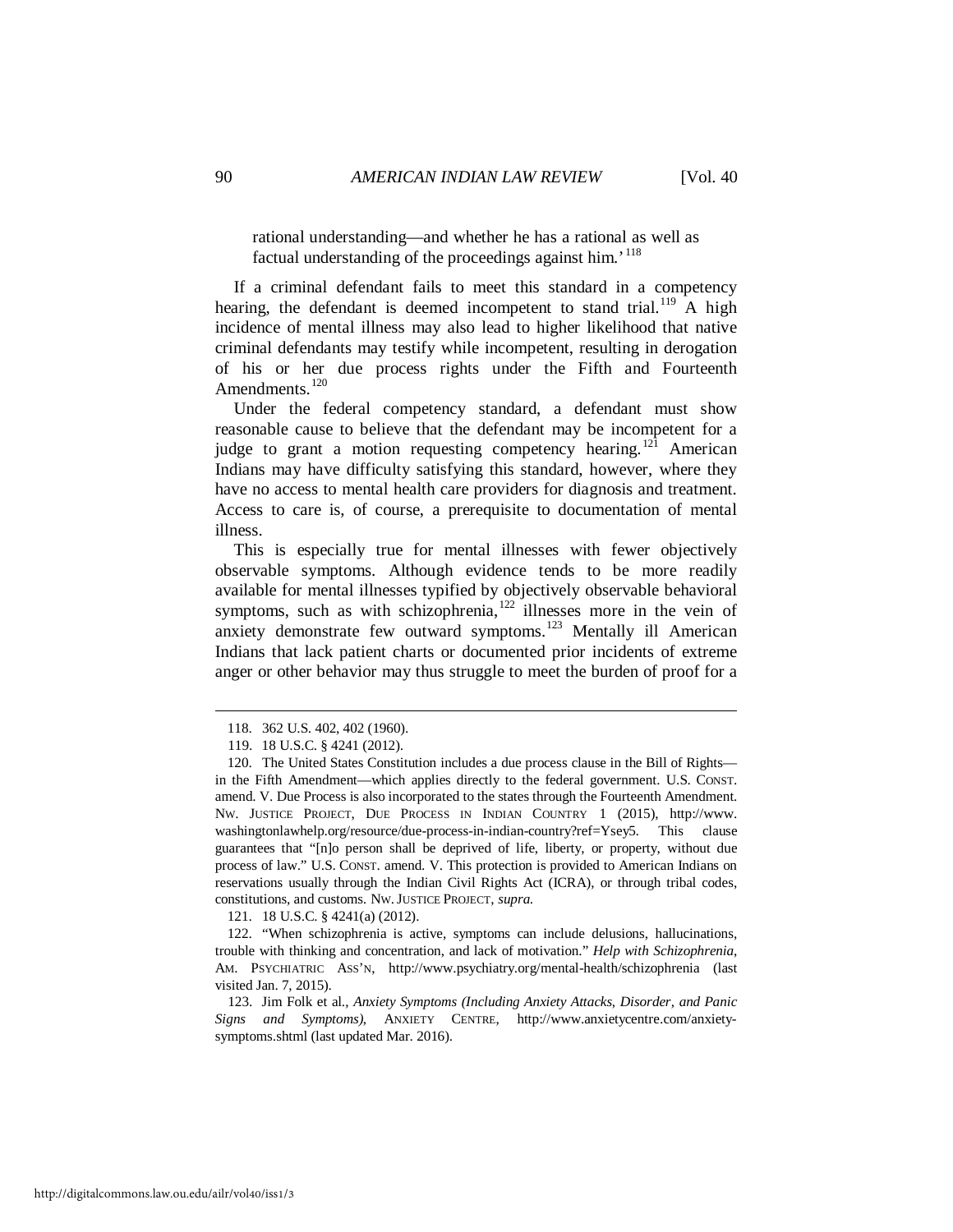finding of incompetence. The court may order a psychiatric or psychological evaluation,  $124$  but if this is done or offered after a competency hearing took place and the defendant was found competent, then this evaluation may be of little use.

This introduces a potential problem in criminal trials involving American Indian defendants who have no access to getting the care they need for their mental health issues. If these issues with the mental health care system and how it provides American Indians with health care access continue to occur, or possibly worsen, these due process rights that are held so dearly by American citizens will mean very little when it comes to American Indians sitting as defendants in their own criminal trials.

#### *2. Families and Community*

The effects of American Indian mental illness extend beyond the individual. Families and communities must also learn to cope. The negative effects on families will occur both where the federal government is violating the current statutes, and when the statutes need to be rewritten to have more control over the effect of mental illness in American Indian communities. Either, or both, of these problems often affect education, relationships, and community morale.

The stigma of mental illness, limited access to mental health care facilities, and the low quality of existing care options have been proven to result in an extremely high rate of mental illness among American Indians.<sup>[125](#page-21-1)</sup> If these high rates of mental illness continue in these communities, individuals will continue to suffer from these behavioral disorders, which will in turn have an effect on their everyday lives. Education quality for these particular individuals will likely suffer because of lack of focus or because of the mental illness itself. If the quality of the education received decreases for these individuals, grades could go down. Because the rates of mental illness are so great in American Indian communities in comparison to the United States generally, it follows that these effects on the education of these individuals will result in a lesser quality of education for a higher percentage of the population in comparison to the populations of the entire nation.

The same type of effect could occur to relationships of all kinds including people in the American Indian communities suffering from a mental illness. If not properly treated or understood, mental illness causes

 <sup>124. 18</sup> U.S.C. § 4241(b).

<span id="page-21-1"></span><span id="page-21-0"></span> <sup>125.</sup> ACCESS TO MENTAL HEALTH SERVICES, *supra* not[e 7,](#page-1-9) at i.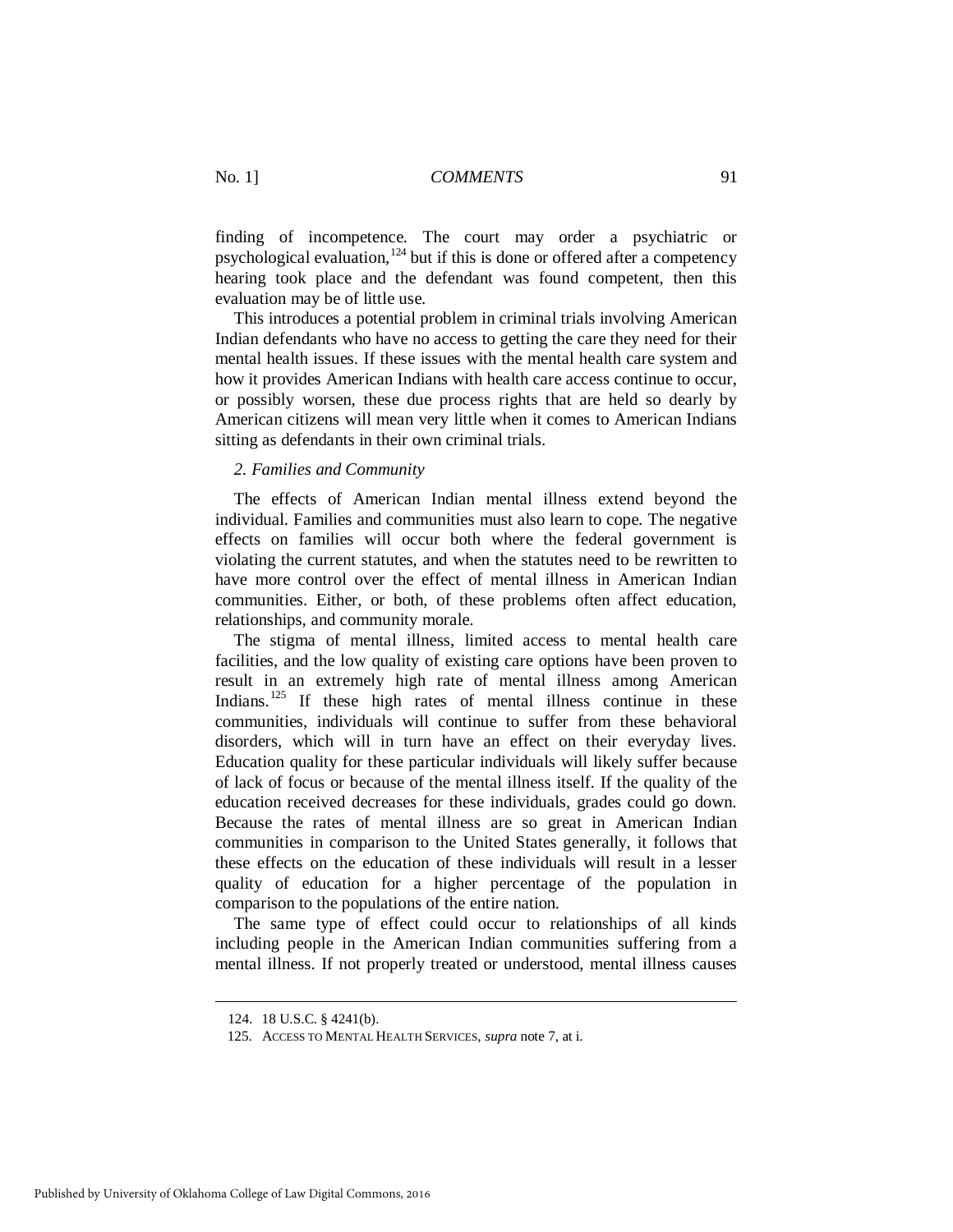tension between families, spouses, and the communities as a whole. As noted earlier, violence and substance abuse are higher in American Indian communities as well.<sup>[126](#page-22-0)</sup> If this is related to the high rate of mental illness, these negative consequences would also increase, causing even more tension between the personally-affected American Indians and the ones that they love.

#### *IV. Viable Alternatives and Recommendations*

#### *A. Improving Issues with Mental Health*

There are multiple things the government and the health care community could implement to improve both the mental health care provided to American Indian communities and physical access to the health care providers that are currently present and offer mental health care services. First, using telehealth to create easier communication between patients and health care providers. Second, creating a national database of health care provider information and statistics so that the government can be more aware of where these mental health care services are lacking. Lastly, assuring that the law allowing the government to create these services for American Indians is written to be more effective and is followed by the federal government.

#### *1. Telehealth*

The Department of Health and Human Services notes in a 2011 study that "telemedicine can be a practical and cost-effective way to expand health services to offsite locations."<sup>[127](#page-22-1)</sup> Telehealth is a method of long-distance health care, where telecommunications are used to facilitate communications between physician and patient.<sup>[128](#page-22-2)</sup> Though these services are often used for healthcare involving physical health problems, though only 17% of facilities participating in the study used the technique to cater to mental health needs.<sup>129</sup>

Given the dearth of licensed mental health care providers on Indian reservations, telehealth could represent a convenient, cost-efficient solution

 <sup>126.</sup> AM. PSYCHIATRIC ASS'N, *supra* note 12.

 <sup>127.</sup> ACCESS TO MENTAL HEALTH SERVICES, *supra* note 7, at 17.

<span id="page-22-3"></span><span id="page-22-2"></span><span id="page-22-1"></span><span id="page-22-0"></span> <sup>128.</sup> *Telehealth and Telemedicine*, FCC, https://web.archive.org/web/201405250 72234/http://transition.fcc.gov/indians/internetresources/tt.html (last visited Nov. 2, 2014). "Telehealth" is also sometimes referred to as "telehealth." "Telehealth" will be used for consistency throughout this comment.

 <sup>129.</sup> ACCESS TO MENTAL HEALTH SERVICES, *supra* note 7, at 17.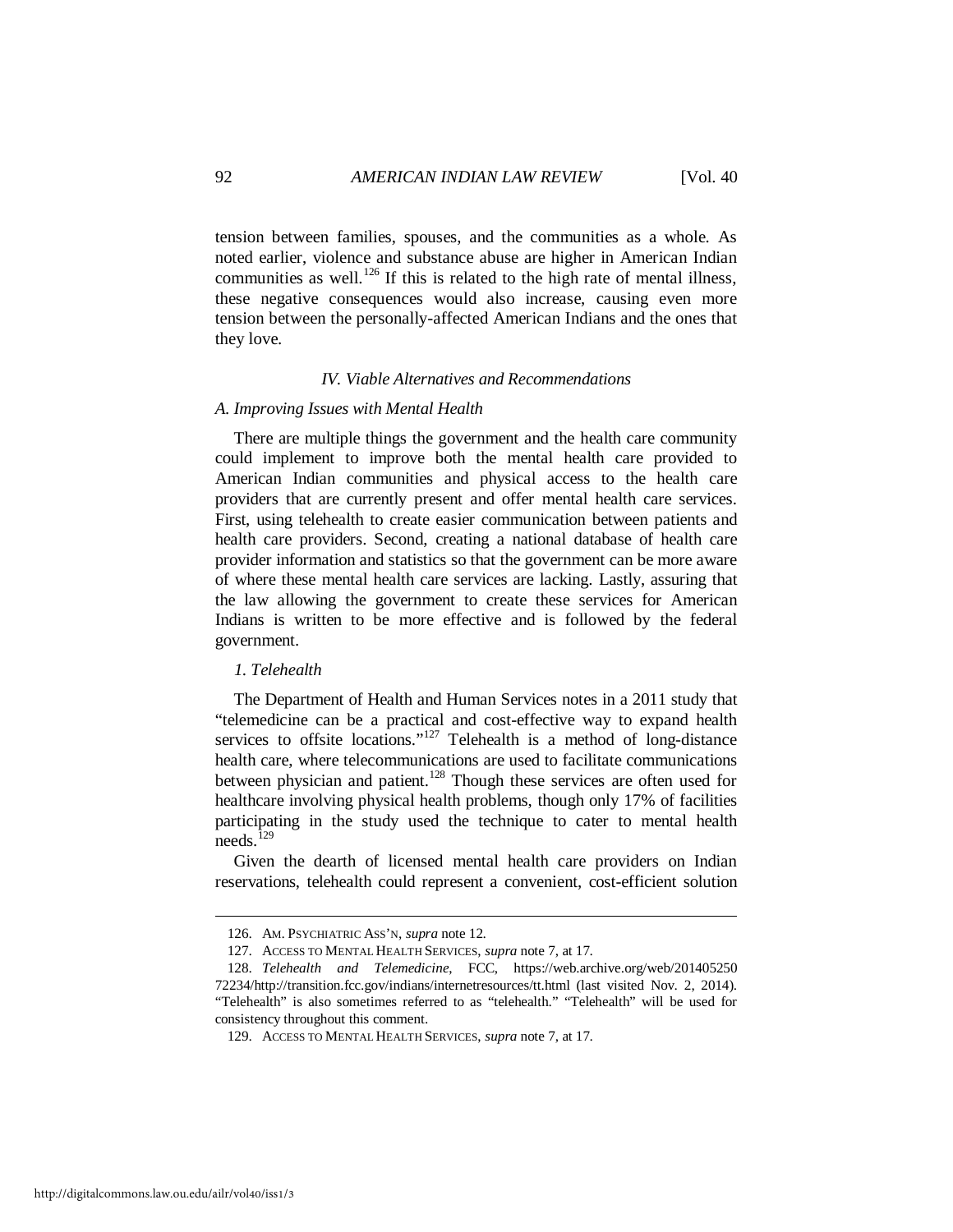for addressing the needs of American Indian communities. Telehealth has previously been implemented with great success in the rural Native communities of Alaska.<sup>[130](#page-23-0)</sup> Although telehealth may be effective at defraying the cost of transportation to such remote communities, telehealth need not be limited to remote communities. It must be remembered that even in accessible places it may still cost a large amount of money to bring in providers based solely on their rural.

The federal government should thus consider fulfilling its duty to meet American Indians' mental health needs by implementing telehealth. Such an approach would eliminate travel costs while providing native populations with immediate and convenient access to licensed mental health care providers. The study by the Department of Health and Human Services suggests that

IHS should continue to provide technical assistance, if needed, to tribes that use telehealth to ensure that they have the capability to bill Medicare, Medicaid, and third-party payers for appropriate telehealth services. By being able to change third-party payers, the facilities can increase their revenue to support facility-specific telehealth services.<sup>[131](#page-23-1)</sup>

Telehealth thus represents a viable option for the federal government to further the legislative intent of the statutory scheme.

Although telehealth will pose significant start-up costs, both with respect to creating a telecommunications infrastructure and recruiting mental health professionals, the long-term benefits will outweigh the costs. The federal government's money and time will not be wasted if the mental health of many large communities throughout the United States will be improved.

#### *2. Create a National Database*

The study done by Department of Health and Human Services was extremely limited in the information available because of the lack of data on each of the IHS facilities, what services they offer, and other important information.<sup>[132](#page-23-2)</sup> To solve the problem of limited data, as the report suggests, the federal government should consider creating a national database containing key information for each IHS facility.<sup>[133](#page-23-3)</sup> "Such a database would assist the Secretary [of HHS] in meeting the Administration's mandate to

 <sup>130.</sup> *See id.*

 <sup>131.</sup> *Id.* at 22.

<span id="page-23-3"></span><span id="page-23-2"></span><span id="page-23-1"></span><span id="page-23-0"></span> <sup>132.</sup> *See id.*

 <sup>133.</sup> *See id.*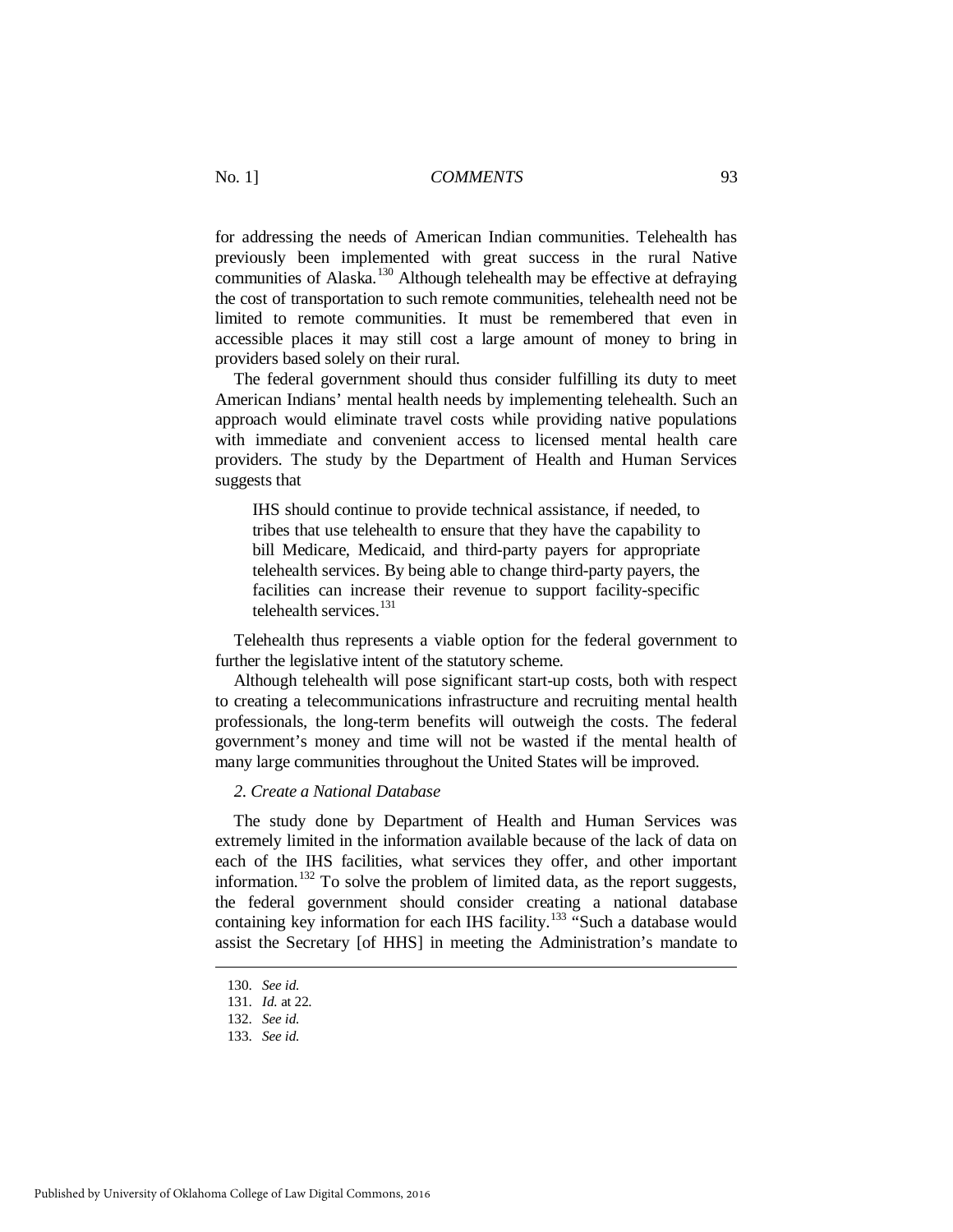'formulate a comprehensive approach to Indian health care reform' and provide planning information relative to the distribution of health services for [American Indians and Alaskan Natives] throughout the country."<sup>[134](#page-24-0)</sup> To create this database, the IHS should work with state, tribal, and federal agencies to develop a plan to capture data from all health care facilities designed to serve American Indians—even those not directly funded by the federal government.<sup>[135](#page-24-1)</sup>

The development of such a database would be helpful in a multitude of situations. It is always important for accurate and thorough records to be kept in order for the responsible entities to monitor what is happening and to address any current or potential issues that may be prevalent. "Such a database would assist the Secretary [of HHS] in meeting the Administration's mandate to formulate a comprehensive approach to Indian health care 'reform' and provide planning information relative to the distribution of health services for AI/ANs throughout the country."<sup>[136](#page-24-2)</sup> Such a database should document basic details of existence for each facility, the mental health needs addressed by each facility, and treatment methods employed. These details should include, at the least, what each facility offers in the way of mental health care, any specialties held by the contracted physicians in each facility, and what types of treatment they most heavily rely on, including prescription medications and traditional methods of healing. Such data is necessary to identify and address shortcomings.

Although such a national American Indian mental health treatment database, much like telehealth, is likely to face upfront infrastructure and personnel costs, these obstacles can be overcome, and the benefits of the database would outweigh the burden of upfront costs. The implementation of telehealth services would provide many American Indians with the mental health care they both need, desire, and are statutorily entitled to.

#### *B. Assuring the Laws are Adequately Written and Followed*

#### *1. Federal Government Responsibility*

The federal government's statutory burden should be mandatory, and it should be enforced. They must be held accountable for the high incidence of mental illness among American Indians, as well as the lack of awareness needed to fix problems that come about in American Indian communities because they have the ability to do more, and should take advantage of that

 <sup>134.</sup> *Id.*

<span id="page-24-2"></span><span id="page-24-1"></span><span id="page-24-0"></span> <sup>135.</sup> *Id.*

 <sup>136.</sup> *Id.*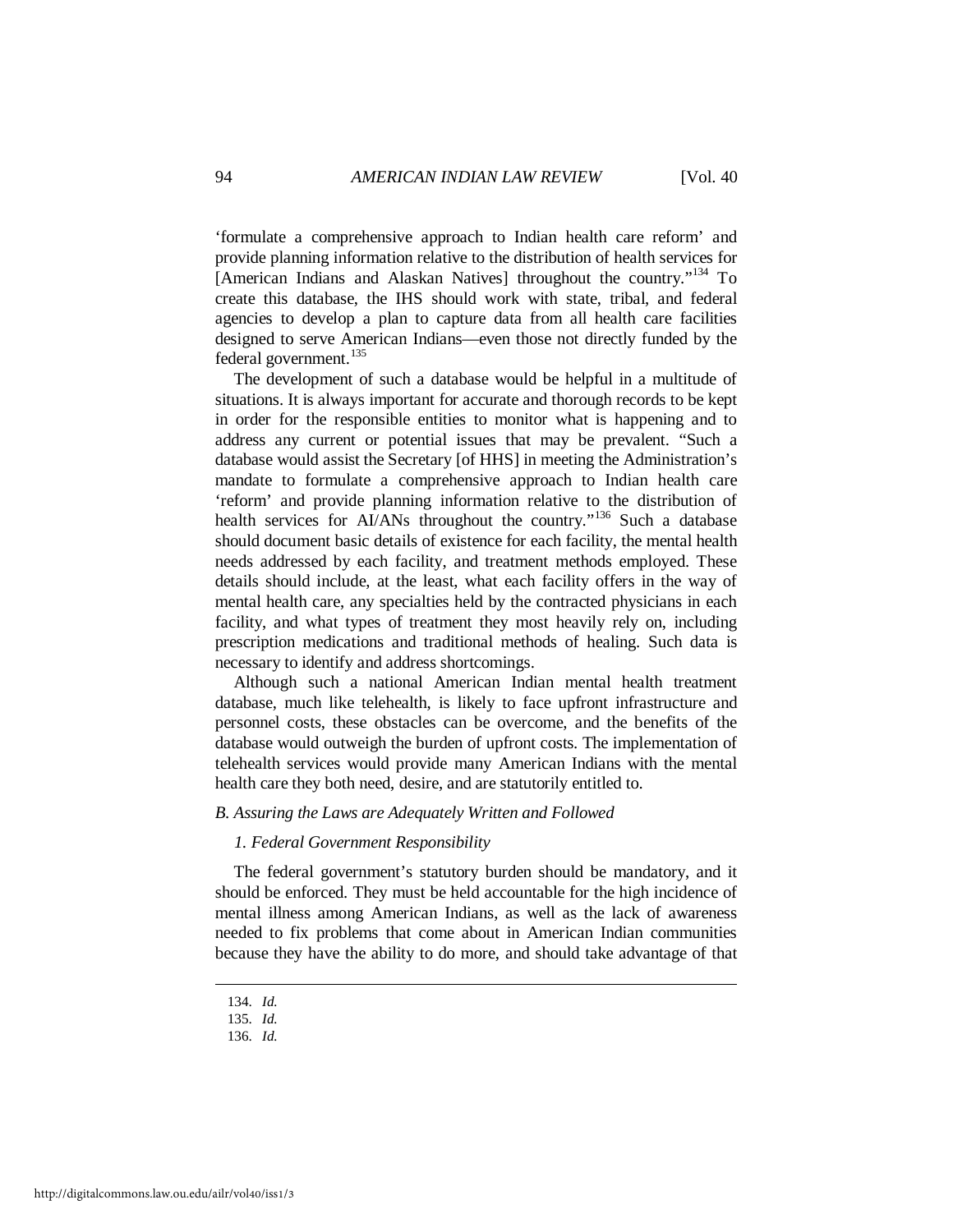ability. To fully follow the text of the statute, the federal government cannot only do the minimum, and then leave the rest to chance. If an action is to be effective, it must be maintained and monitored. If the effectiveness of the facilities already in place are not monitored in some way, they cannot be said to work to their full advantage. Erecting federal IHS facilities to serve the statute's purpose is not enough to ensure a high quality of care for the American Indian population. It is also not adequate to ensure that the facilities are actually physically available and properly funded for these populations. It is a waste of government funds to spend money on these facilities that are not carrying out their intended purpose.

To ensure that mental health facilities are adequately serving native populations, the legislature should impose biannual reporting requirements. These mental health facilities should be required to report how many patients they have served, the types and quantities of diagnoses, and other measures of general operational efficiency throughout the applicable reporting period. Such information would assist the federal government in ensuring effectiveness and adequacy of mental health facilities that address the needs of American Indians. Such a reporting program would assist in efficient spending of government funds. Though this type of record-keeping will be an extra step that needs to be taken, possibly creating an inefficiency, the potential results that could come from exerting those efforts would be well worth the endeavor. Inefficiency serves a small purpose in comparison to the larger purpose of improving the health of a extremely large community within the U.S.

#### *2. Legislators May Change the Text of Relevant Statutes*

The underlying problem is likely to stem from statutory language. Multiple amendments should be made to hold the federal government accountable for adequately meeting American Indians mental health needs. Once again, providing individuals the opportunity to sue under the statutes for lack of providing adequate facilities and care could serve to aid in the enforcement of the statute's requirements.

Also, relying officially on more state action is an option. The states' agencies and local non-profits seem to be of more help to the American Indian communities in those states where such assistance is available. This is because they are more trusted by and more familiar with the particular communities they serve, thus, there are strong cultural advantages that state actions have over federal measures. Nevertheless, there are potential disadvantages as well, for instance, there would be great variation in how mental health issues are treated and cared for throughout the country. A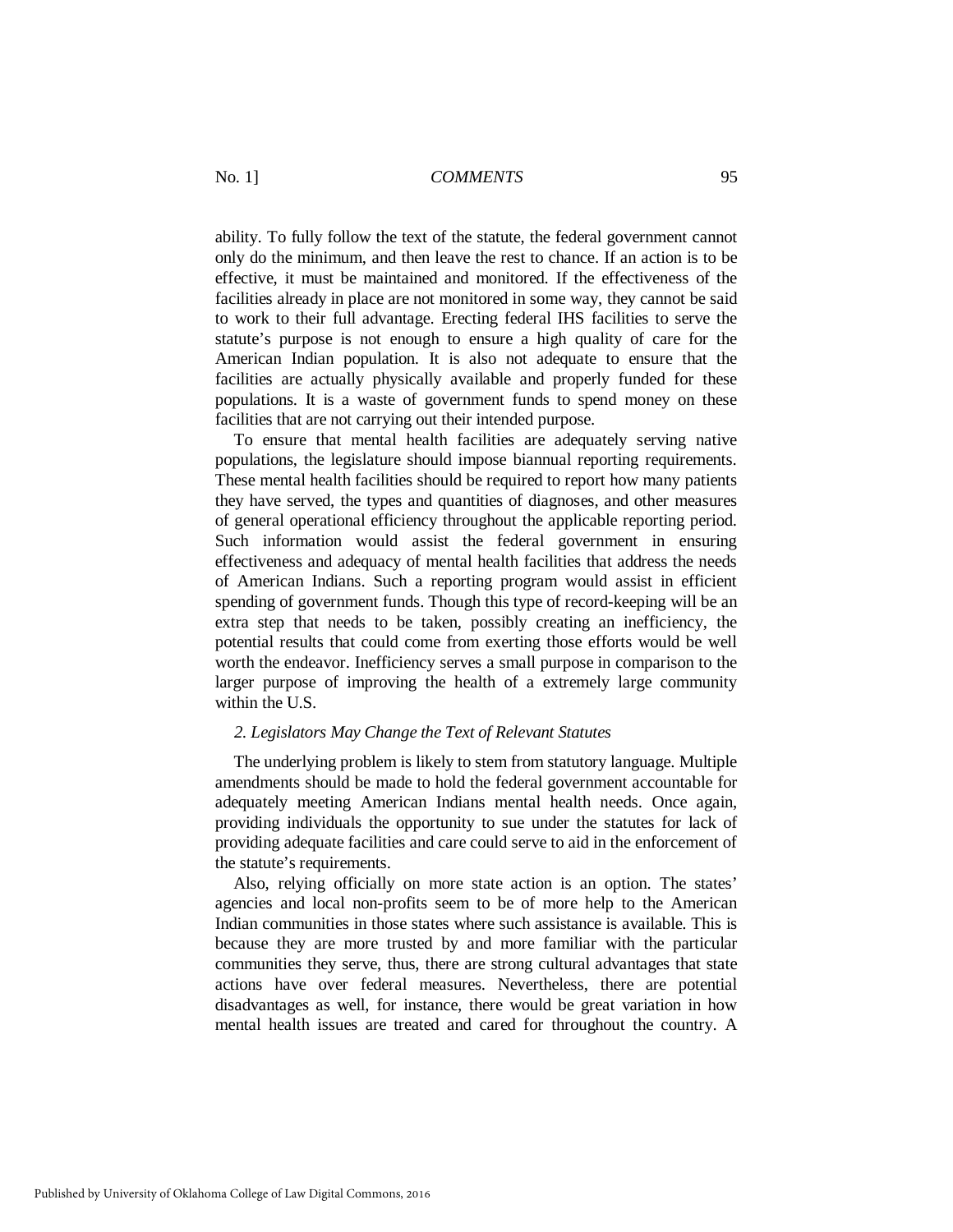preferable system might be to create a uniform system by which states could administer assistance; but then again, this may take away from the cultural advantages previously mentioned. Furthermore, fifty separate systems would make it more difficult to create the national database that seems so helpful.

A uniform system of health care better fits that technique of gathering data, so using state actions to reinforce would add an extra level of protection for the Indian populations in that particular state. Though many states already have these types of reinforcement agencies and organizations, it could be a formalized obligation by statute if subsequently changed to include required state action.

Though there do not seem to be any predictable negative affects to changing the statutes, this may take more time than the other recommendations, meaning more than one of these listed suggestions should be implemented during the waiting period. Awareness must become more widespread in order for something of this magnitude to see noticeable change. If no one with the power to change the statutes notices the problem occurring, no further action is likely to be taken. Spreading awareness takes time, but taking the time to get the word out about an important issue such as this is worth the time and effort it takes. Changing the way these statutes are structured could change not only the lives of the individuals directly affected, but could also change the morale of the communities as a whole.

#### *3. Awareness*

If the IHS is to fulfill the needs of American Indians, the government must enable the IHS to do so. The government needs to do more to improve their performance of responsibilities. The federal government needs to be more aware not only of the lack of access to mental health care for American Indians, but also of the potential consequences that the lack may bring. Though a study was done and published in 2011 stating the current issue, these types of studies do not always cross the paths of the general public and may not have been seen by many people at all. More widespread knowledge of the issue is required.

In Part II, multiple state programs and agencies were discussed, along with how they helped American Indians at a more localized level of government. States should make these programs more prevalent, especially those states that hold larger American Indian populations. Though the federal government has the responsibility here to provide health care services to American Indians, a state effort would be a helpful addition to the obligatory actions the federal government is already expected to take.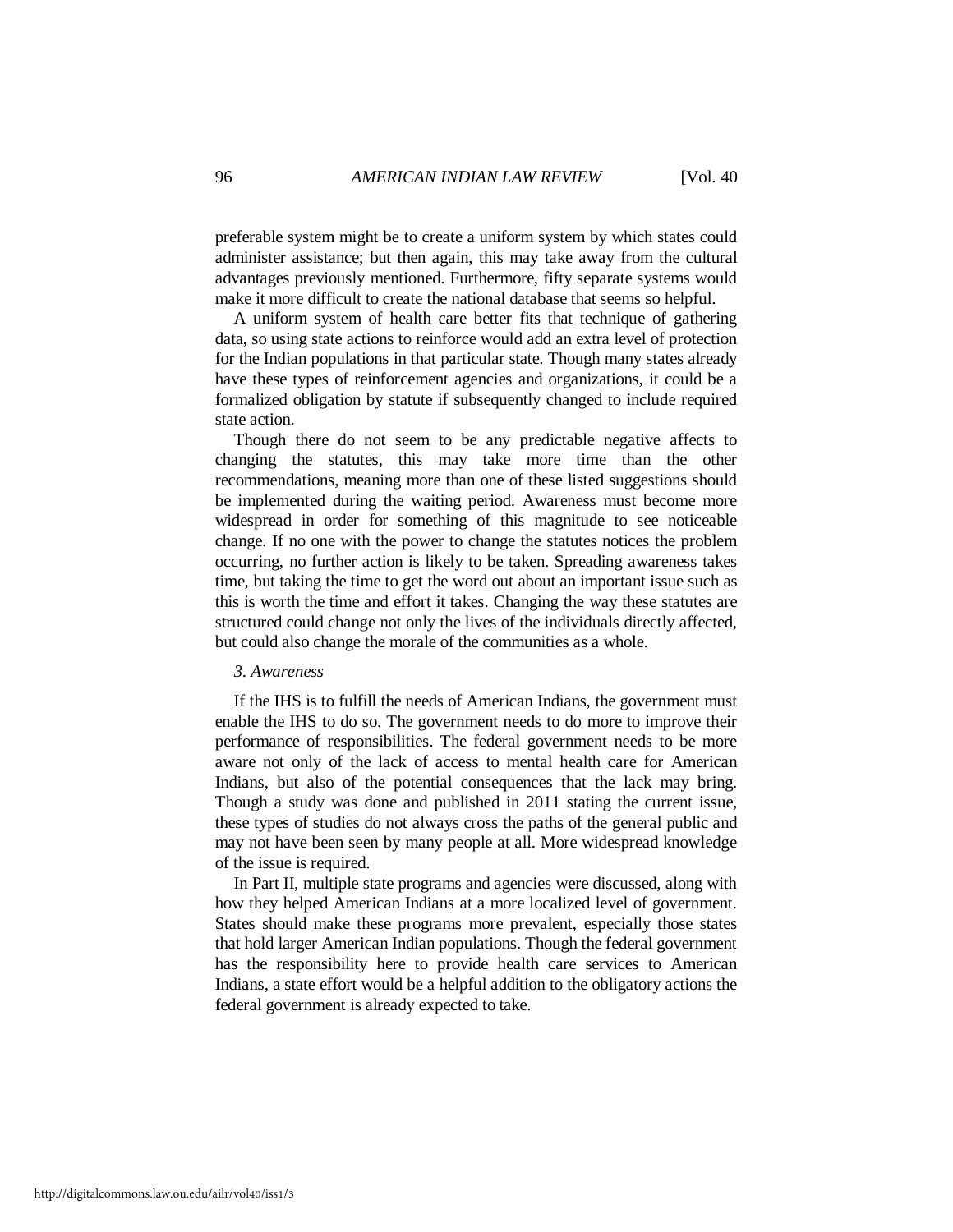Awareness and funding tend to go hand in hand in solving the problems the Indian communities are currently facing with mental health. Above all else, awareness is key to getting the needed help for potential mental health patients within the American Indian population. Nothing can be done to help if the people who can are not aware there is an issue. The suggestion above, creating a national database of IHS facilities, is one step toward the ultimate goal of nation-wide awareness, but creative minds must be enlisted to find other ways to spread the word to people who can assist these populations that are in need of better mental health care.

In addition to the other suggestions discussed above, bringing awareness to the people higher up the chain of command in American Indian healthcare could do many wonderful things for reducing or even replenishing all of the recent cuts to funding. If people in the government knew of the importance of better providing mental health care to American Indians, maybe the cause would be weighed more heavily when distributing funding, and receive an amount closer to what is actually needed to help the population succeed. Even making the public more aware can be a strong tool when attempting to put pressure on the government to take action. Increasing awareness of the issue, and funding toward its aid, are two potentially successful methods that could be used to work toward improving mental health.

Bridging the culture gap between American Indians and Non-Indians is also an important goal that the government should focus on. Building and improving upon the lack of trust by Indians toward the federal government would create a new line of communication, once again leading to further awareness in the government of the issues currently being suffered by American Indians. Without this sense of trust, it would be difficult to communicate and work out current problems and possible future problems, including unintentional lack of fairness in the American legal system.

Others that are involved in the legal process should be aware and vigilant. This includes, judges, agency workers, prosecuting attorneys, defense attorneys, and anyone else who may be heavily involved throughout. People involved in the legal process need to be cognizant of what is happening. It may seem less helpful, but it still goes back to the idea of awareness. Its importance cannot be overemphasized. Warning all of these types of individuals of the potential consequences of continuing ineffective statutes may be the only way to ensure that the voices of the American Indian victims are heard.

Overall, giving facts to the public will not be enough. Something must be done to make people care and relate to the victims in Indian communities. Warning of the consequences and allowing the truth to escape of the current